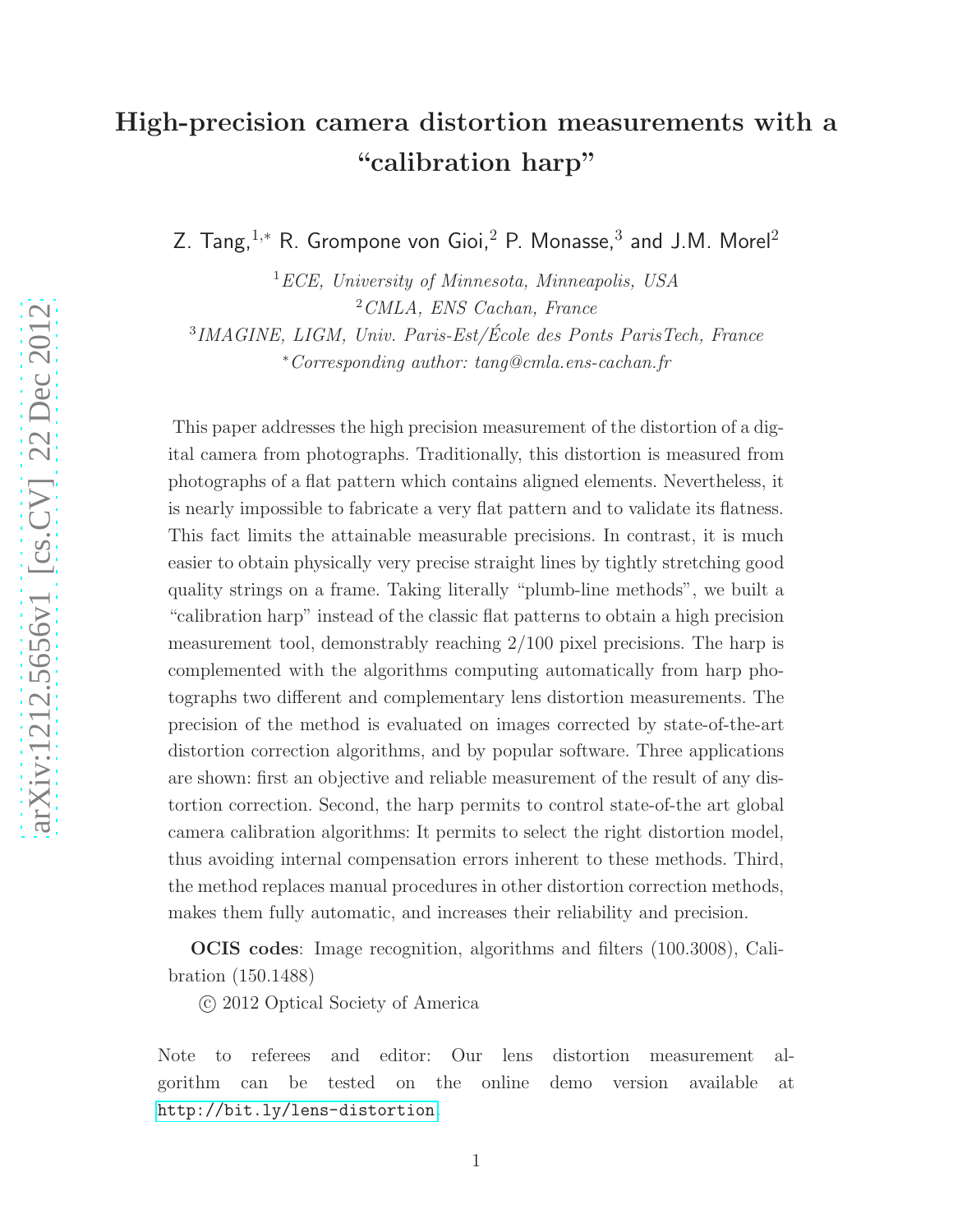# 1. Introduction

The precision of 3D stereovision applications is intimately related to the precision of the camera calibration, and especially of the camera distortion correction. An imprecise distortion model produces residual distortion that will be directly back-projected to the reconstructed 3D scene. Such imprecision can be a serious hindrance in remote sensing applications such as the early warnings of geology disasters, or in the construction of topographic maps from stereographic pairs of aerial photographs. The fast growing resolution of digital cameras and of their optical quality is transforming them into (potential) high precision measurement tools. Thus, it becomes important to measure the calibration precision with ever higher precision.

A first step toward high-precision distortion corrections is to perform precise distortion measurements. This basic tool can then be used to evaluate the precision of a correction method, or can become part of the correction method itself.

Camera and lens distortion measurement methods usually require a flat pattern containing aligned elements. The pattern is photographed using the target lens, and the distortion is measured by how much the observed elements deviate from the straight alignment on the pattern. For example the classic DxO-labs' software, a good representative of camera maker practice, (<http://www.dxo.com/>) uses a pattern with a grid of aligned dots. Distortion is measured by the positional errors associated with the maximal deviation in a row, see Fig. [1.](#page-2-0) Similar methods are proposed by the  $SMIA<sup>1</sup>$  $SMIA<sup>1</sup>$  $SMIA<sup>1</sup>$ ,  $EBU<sup>2</sup>$  $EBU<sup>2</sup>$  $EBU<sup>2</sup>$ ,  $IE<sup>3</sup>$  $IE<sup>3</sup>$  $IE<sup>3</sup>$ , and  $I3A<sup>4</sup>$  $I3A<sup>4</sup>$  $I3A<sup>4</sup>$  standards. These measurements are generally manual and require a perfectly flat pattern.

Every lens distortion correction method includes, implicitly, a lens distortion measurement. These methods can be roughly classified into four groups:

- re-projection error minimization methods;
- pattern matching methods;
- enlarged epipolar geometry based methods;
- plumb-line methods.

Re-projection methods usually rely on a planar pattern containing simple geometric shapes. In these methods, the lens distortion is estimated together with the camera internal and external parameters [\[1](#page-21-0)[–5\]](#page-21-1), by minimizing the re-projection error between the observed control points on the pattern and the re-projected control points simulated by the pattern model

<sup>1</sup>Standard Mobile Imaging Architecture standard

<span id="page-1-0"></span><sup>2</sup>European Broadcasting Union standard <http://www.ebu.ch/>

<span id="page-1-1"></span> ${}^{3}$ Image Engineering standard  ${\tt http://www.inage-engineering.de/}$ 

<span id="page-1-3"></span><span id="page-1-2"></span><sup>4</sup> International Imaging Industry Association standard <http://www.i3a.org/>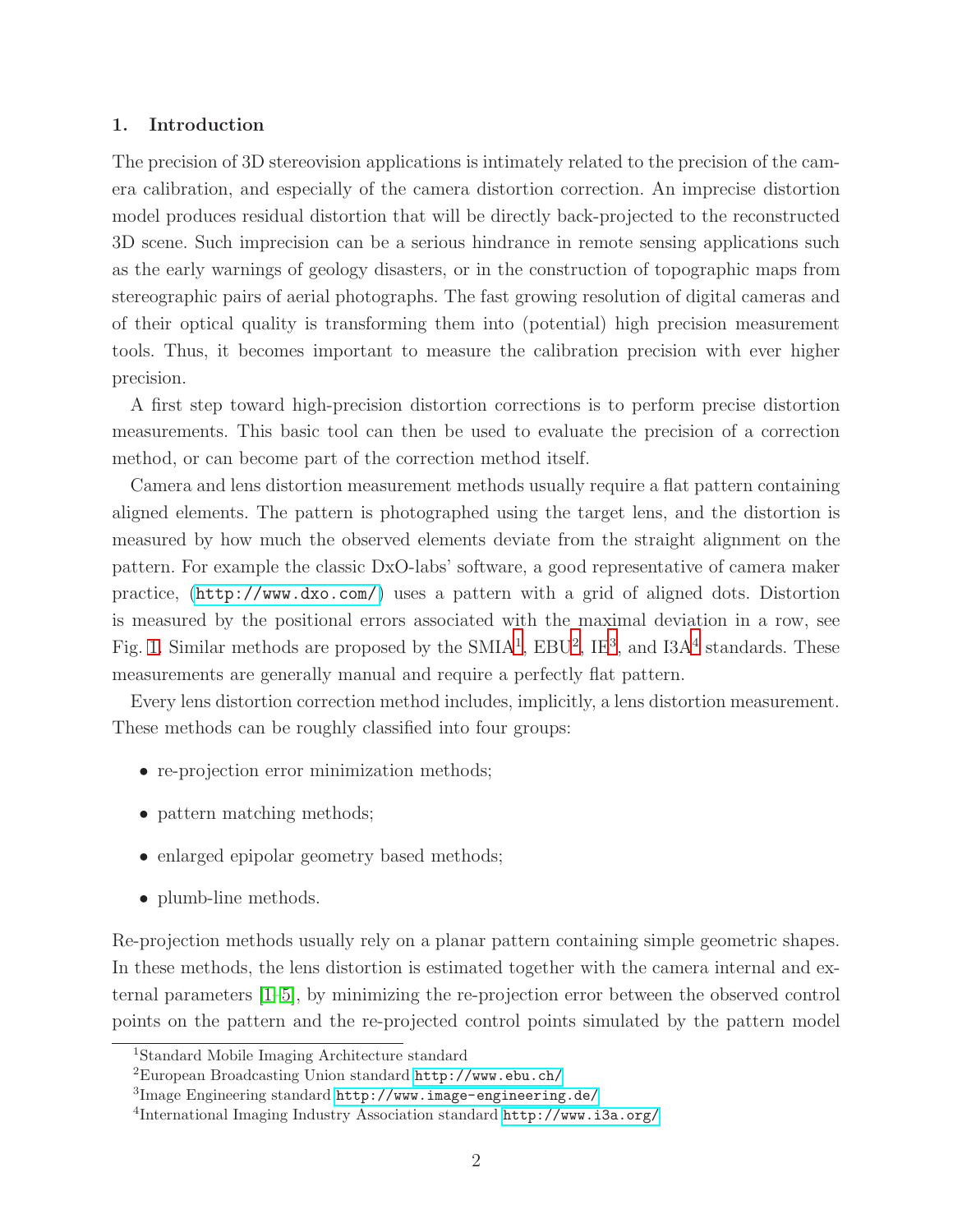<span id="page-2-0"></span>

Fig. 1: DxO lens distortion measurement standard. Estimation of distortion from an image of a dot chart.

and camera model. The distortion is measured in terms of re-projection error once all the parameters have been estimated. Both the internal parameter errors and the external parameter errors contribute to the re-projection error. Unfortunately, these errors can compensate each other. Thus, a small re-projection error may be observed while the internal and external parameters are not well estimated. This compensation effect reduces the precision of the estimation of the lens distortion parameters [\[6\]](#page-21-2). It hinders accurate distortion estimation from the re-projection error. Notice that this high precision is not always required. In some applications, the distortion estimated in these bundle adjustment based re-projection methods, which makes the 3D geometry consistent with the pin-hole model, is precise enough for human observer.

A quite different kind of method proceeds by matching a photograph of a flat pattern to its digital model. These methods estimate the distortion field by interpolating a continuous distortion field from a set of matching points. Several variants exist depending on the kind of pattern, matching and interpolation technique. A common and crucial assumption for these methods is that the pattern is flat. In practice, however, it is difficult to produce a very flat pattern, and the consequences of a tiny flatness flaw are considerable. For example it is reported in [\[7\]](#page-21-3) that a flatness error of about 100  $\mu$ m for a 40 centimeters broad pattern can lead to an error of about 0.3 pixels in the distortion field computation for a Canon EOS 30D camera of focal length 18 mm with the distance between the camera and the object about 30 cm. The only physical method to assess a pattern flatness at a high precision is interferometry, but it requires the pattern to be a mirror, which is not adequate for photography. Furthermore, camera calibration requires large patterns, which are therefore flexible. Deformations of the order of 100  $\mu$ m or more can be caused by temperature changes,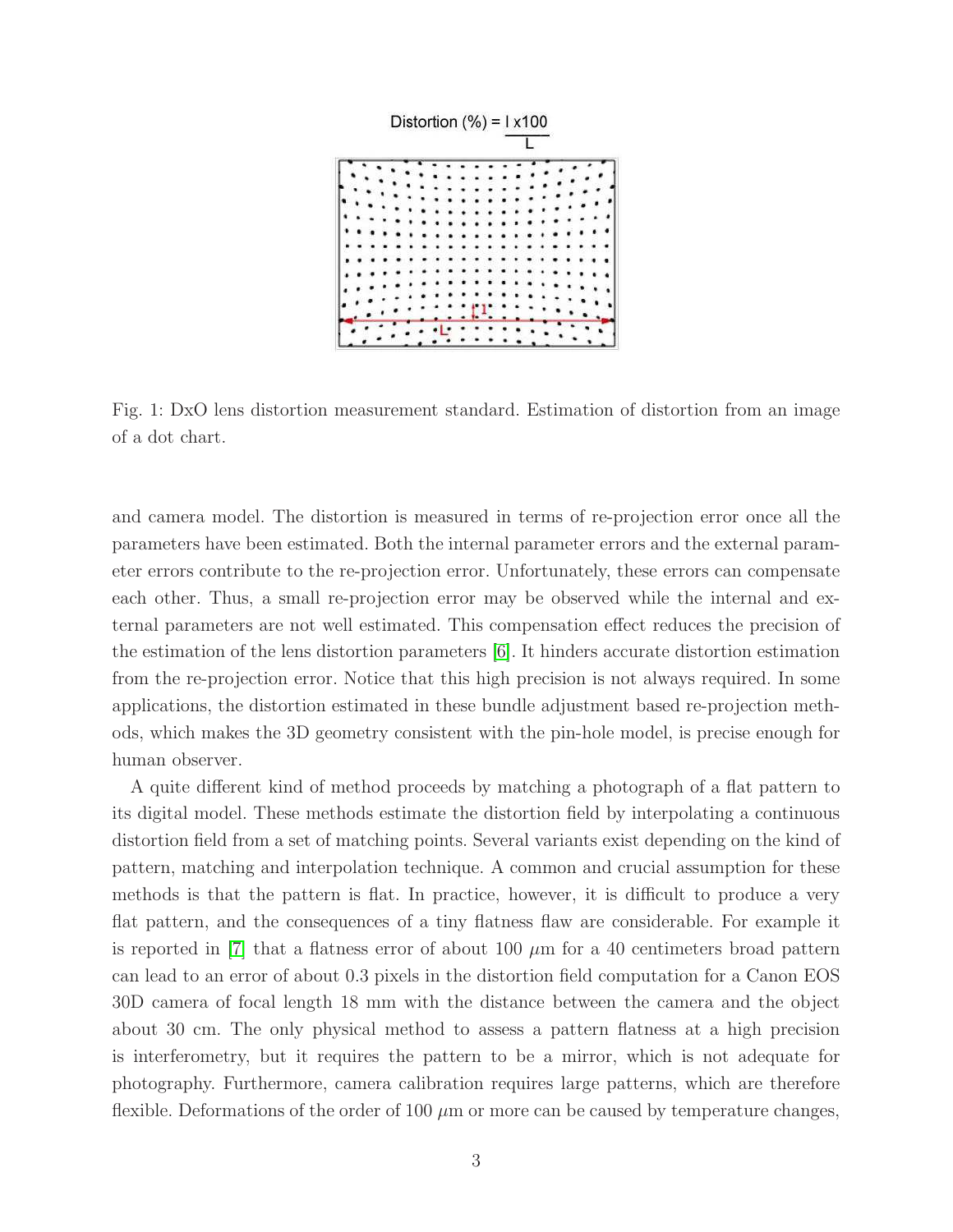and by a mere position change of the pattern, which deforms under its own weight.

Recently, more attention has been paid to pattern-free methods (or self-calibration methods) where the distortion estimation is obtained without using any specific pattern. The distortion is estimated from the correspondences between two or several images in absence of any camera information. The main tool is the so-called enlarged epipolar constraint, which incorporates lens distortion into the epipolar geometry. Some iterative [\[8,](#page-21-4)[9\]](#page-21-5) or non-iterative methods [\[10–](#page-21-6)[20\]](#page-22-0) are used to estimate the distortion and correct it by minimizing an algebraic error. The estimated distortion can be used as the initialization in bundle adjustment methods to improve the camera calibration precision [\[21\]](#page-22-1).

The so called "plumb-line" methods, which correct the distortion by rectifying distorted images of 3D straight lines, date back to the 1970s (see Brown's seminal paper in 1971 [\[22\]](#page-22-2)). Since then, this idea has been applied to many distortion models: the radial model [\[23–](#page-22-3)[25\]](#page-22-4), the FOV (Field Of View) model [\[26\]](#page-22-5), or the rational function model [\[27\]](#page-22-6). These methods minimize the straightness error of the corrected lines. According to the fundamental theorem to be introduced in section [2,](#page-4-0) the plumb-line methods minimize an error directly related to the distortion, without suffering from the above mentioned drawback, namely a numerical error compensation. On the other hand, in spite of their name, current digital plumb-line methods usually involve flat patterns with alignments on them and not the plumb lines that were originally proposed in analog photogrammetry.

Taken literally, these methods should use photographs of 3D straight lines. When a high precision is required, this setup becomes much easier to build than a flat pattern. The main purpose of this article is to show that very accurate distortion evaluation and correction can be obtained with a basic plumb line tool which we called "calibration harp". The calibration harp is nothing but a frame supporting tightly stretched strings. Nevertheless, the photographs of a calibration harp require a new numerical treatment to exploit them. The strings will have to be detected at high sub-pixel accuracy and their distortion converted into an invariant measurement.

Distortion measurements can be used to evaluate the distortion of a camera, but also its residual distortion after correction. Two aspects of the measurement should be clarified here. In this paper we discuss distortion measurements that apply to the camera conceived as a whole: It is impossible to tell which part the relative position and deformation of the CCD, and the lens distortion itself play in the global camera distortion. The distortion measurement is therefore not a pure optical lens distortion measurement, but the distortion measurement of the full acquisition system of camera+lens in a given state. Different lenses on different cameras can be compared only when the camera calibration matrix is known. On the other hand, the residual error due to different correction algorithms can be compared objectively after applying an appropriate normalization on the corrected images.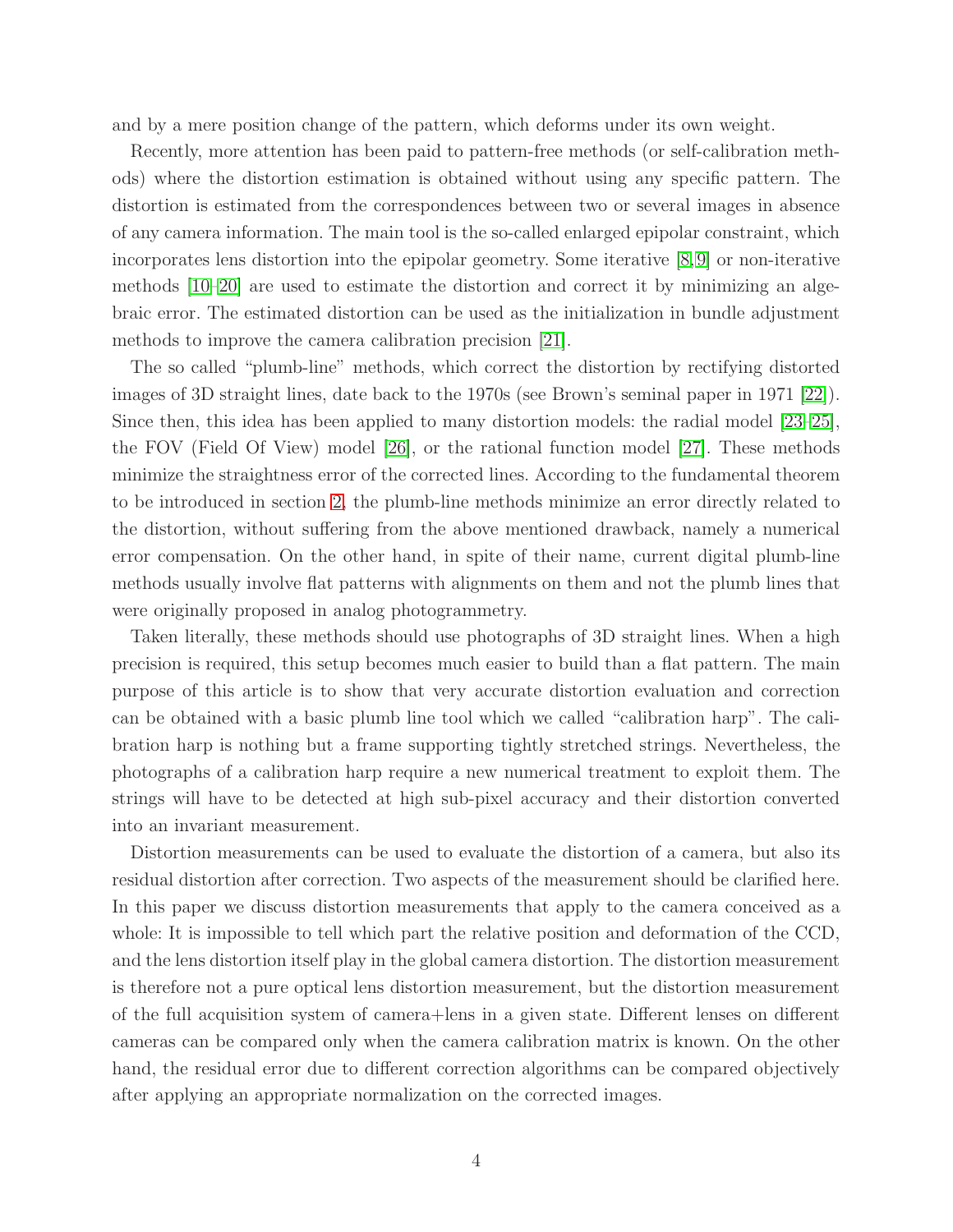This paper is organized as follows: The fundamental theorem characterizing undistorted cameras is introduced in section [2.](#page-4-0) Section [3](#page-5-0) uncovers the simple fabrication secrets of calibration harps. The image processing algorithms needed for an automatic measurement are presented in section [4](#page-9-0) and section [5](#page-11-0) introduces the two most relevant measures. Section [6](#page-14-0) demonstrates two applications, to the measurement of residual distortion after applying a calibration method, and to the transformation of existing manual distortion correction methods into automatic and far more precise ones. Finally, section [7](#page-19-0) concludes the paper.

## <span id="page-4-0"></span>2. From Straight Lines to Straight Lines

In multiple-view geometry, the pinhole camera is the ideal model that all techniques tend to approximate at best by calibrating the real cameras. This model corresponds to the ideal geometric perspective projection. The next theorem characterizes perspective projections by the fact that they preserve alignments. Instead of restating the simplified version in [\[28\]](#page-22-7), we prefer to make it more precise. The proof of the theorem can be found in [\[6\]](#page-21-2).

<span id="page-4-1"></span>**Theorem 1** Let **T** be a continuous map from  $\mathcal{P}^3$  to  $\mathcal{P}^2$  (from 3D projective space to 2D *projective plane). If there is a point* C *such that:*

- (a) the images of any three point belonging to a line in  $\mathcal{P}^3$  not containing  $\mathbf{C}$ , are aligned points in  $\mathcal{P}^2$ ;
- (b) the images of any two points belonging to a line in  $\mathcal{P}^3$  containing  $C$ , are the same point *in*  $\mathcal{P}^2$ *;*
- *(c) there are at least four points belonging to a plane not containing* C*, such that any group of three of them are non aligned, and their images are non aligned either;*

*then* T *is a pinhole camera with center* C*.*

This theorem provides us with a fundamental tool to verify that a camera follows the pinhole model. Nevertheless, *rectifying straight lines does not define a unique distortion correction*: two corrections can differ by any 2D homography that preserves all alignments. More concretely, assume that the real camera model is  $P = \mathcal{D}KR[I \mid -C]$  with C the coordinate of camera optic center in a given 3D world frame,  $\bf{R}$  the camera 3  $\times$  3 orientation matrix, **K** the camera  $3 \times 3$  calibration matrix and  $D$  the camera lens non-linear distortion. The estimated distortion can be written as  $\mathcal{D}H^{-1}$  with  $H^{-1}$  the unknown homography introduced in the distortion correction and can be different from one correction algorithm to another. By applying the inverse of the estimated distortion, the recovered pinhole camera is  $\hat{P} = HKR[I \mid -C]$ . The homography H can enlarge or reduce the straightness error,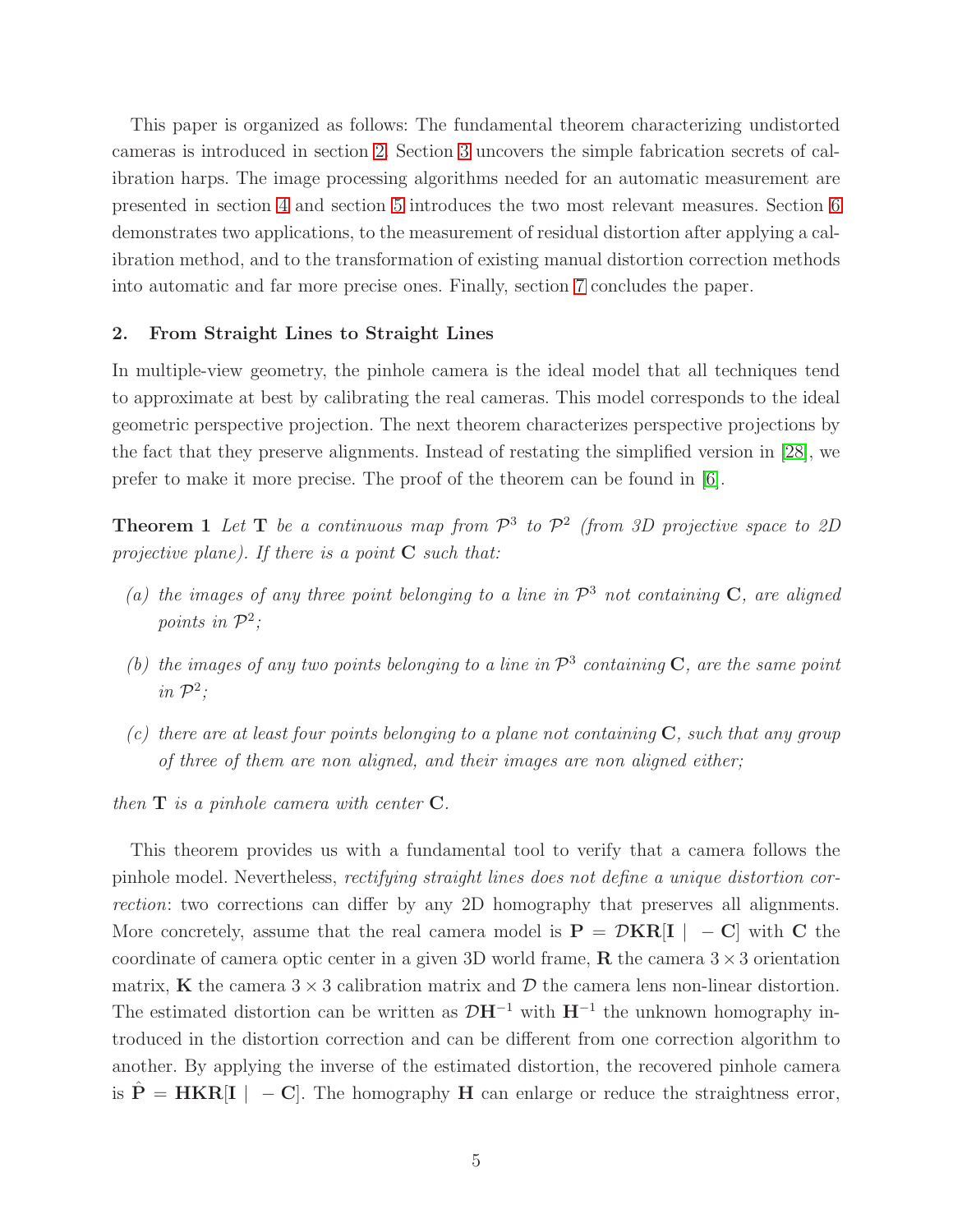which makes the comparison of different correction algorithms unfair. This effect can be compensated by two strategies.

To arrive at a universal measurement, a first strategy that we will consider is to normalize the homography:

- 1. Select four points  $P_{i=1,\dots,4}$  in the distorted image in general position (not three of them aligned). For example, they can be the four corners of the distorted image.
- 2. Find their corresponding points  $P'_i$  in the corrected image, according to the correction model:  $P'_i = H \mathcal{D}^{-1} P_i$ . Note that H is different from one correction algorithm to another.
- 3. Compute the normalization homography  $\hat{H}$  which maps  $P'_i$  to  $P_i$ :  $P_i = \hat{H}P'_i$ . Note that  $H$  is different from one correction algorithm to another.
- 4. Apply the normalization homography  $H$  on the corrected image.

With this normalization, the final correction model is  $\hat{H}H\mathcal{D}^{-1}$ .

A second possible strategy would be to fix specific parameters in the correction model. For example, since the zoom factor in the distortion correction is mainly determined by the order-1 parameters in the correction model, it is sufficient to set all the order-1 parameters to be 1 to obtain a unique distortion measurement. Unfortunately, this will not be possible for some non-parametric distortion correction methods. The first strategy therefore is more general.

# <span id="page-5-0"></span>3. Building a Calibration Harp

Theorem [1](#page-4-1) suggests to take a set of physical straight lines, as a calibration pattern. However, a common practice actually contradicts the plumb-line basic idea: line patterns are printed and pasted over a flat plate. There are many sources of imprecision in this setup: the printer quality is not perfect; the paper thickness is not perfectly uniform; the pasting process can add bubbles or a non uniform glue layer; the supporting surface is not perfectly flat either. Notwithstanding these defects, if only a pixel precision is required, this setup is quite sufficient. Nonetheless, when high sub-pixel precision is involved, the flatness errors cannot be neglected. For current camera precision, a flatness error of  $100 \mu m$  (the thickness of current writing paper) for a 40 cm pattern can lead to errors in the observed image coordinates of about 0.3 pixels [\[7\]](#page-21-3). High precision aims at final 3D reconstructions far more precise than this. So the measuring tool error should be also far smaller, if only possible.

The obvious advantage of "real" plumb lines on 2D patterns with straight lines on them, is that it is much easier to ensure a very precise physical straightness for lines than a very precise physical flatness for a physical pattern plate. Yet, the precision of the resulting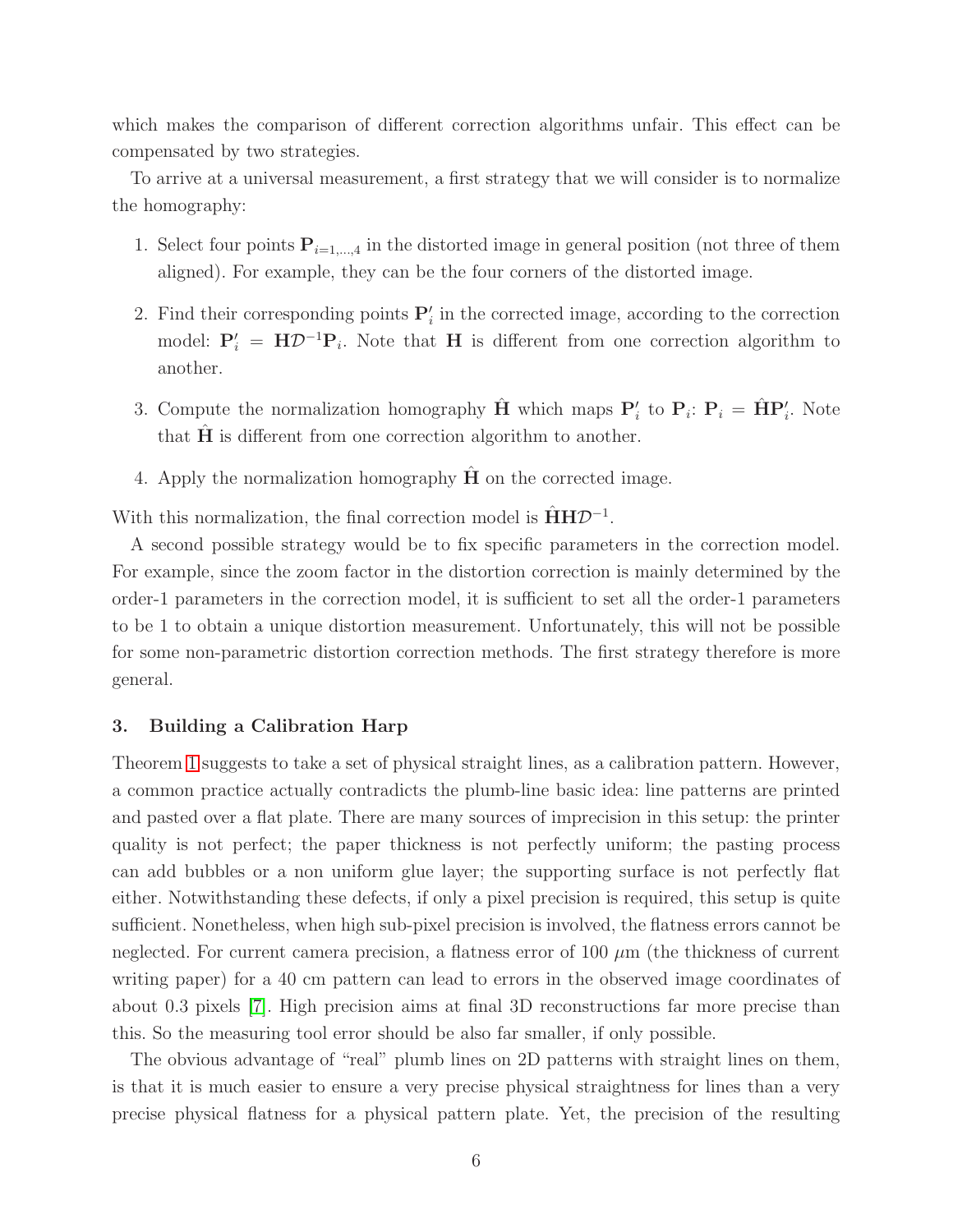measurement or correction depends on the straightness of the physical lines. In [\[22\]](#page-22-2), to achieve a high precision, plumb lines were made of very fine white thread and stabilized by immersion of the plumb bobs in oil containers. Illumination was provided by a pair of vertically mounted fluorescent fixtures. A dead black background was provided for the plumb-line array to highlight the contrast. The points on the lines were measured with a microscope. The measuring process required from 5 to 6 hours for generating 324 points. The digital procedure proposed here will be automatic and faster.

For the applications where the precision is not a crucial point, straight lines present in the natural scene can be used. In [\[27,](#page-22-6) [29\]](#page-22-8), the straight lines are obtained by photographing the architectural scenes and points on the lines are detected by Canny edge detector.

<span id="page-6-1"></span><span id="page-6-0"></span>

(a) The harp with a uniform opaque object as background



(b) The harp with a translucent paper as background

<span id="page-6-2"></span>

(c) A close-up of the harp with a uniform opaque object as background

<span id="page-6-4"></span><span id="page-6-3"></span>

(d) A close-up of the harp with a translucent paper as background

Fig. 2: The "calibration harp". Shadows can be observed in (a) and (c), while there is no shadow in (b) or (d).

In order to keep the high precision and simplify the fabrication procedure, we built a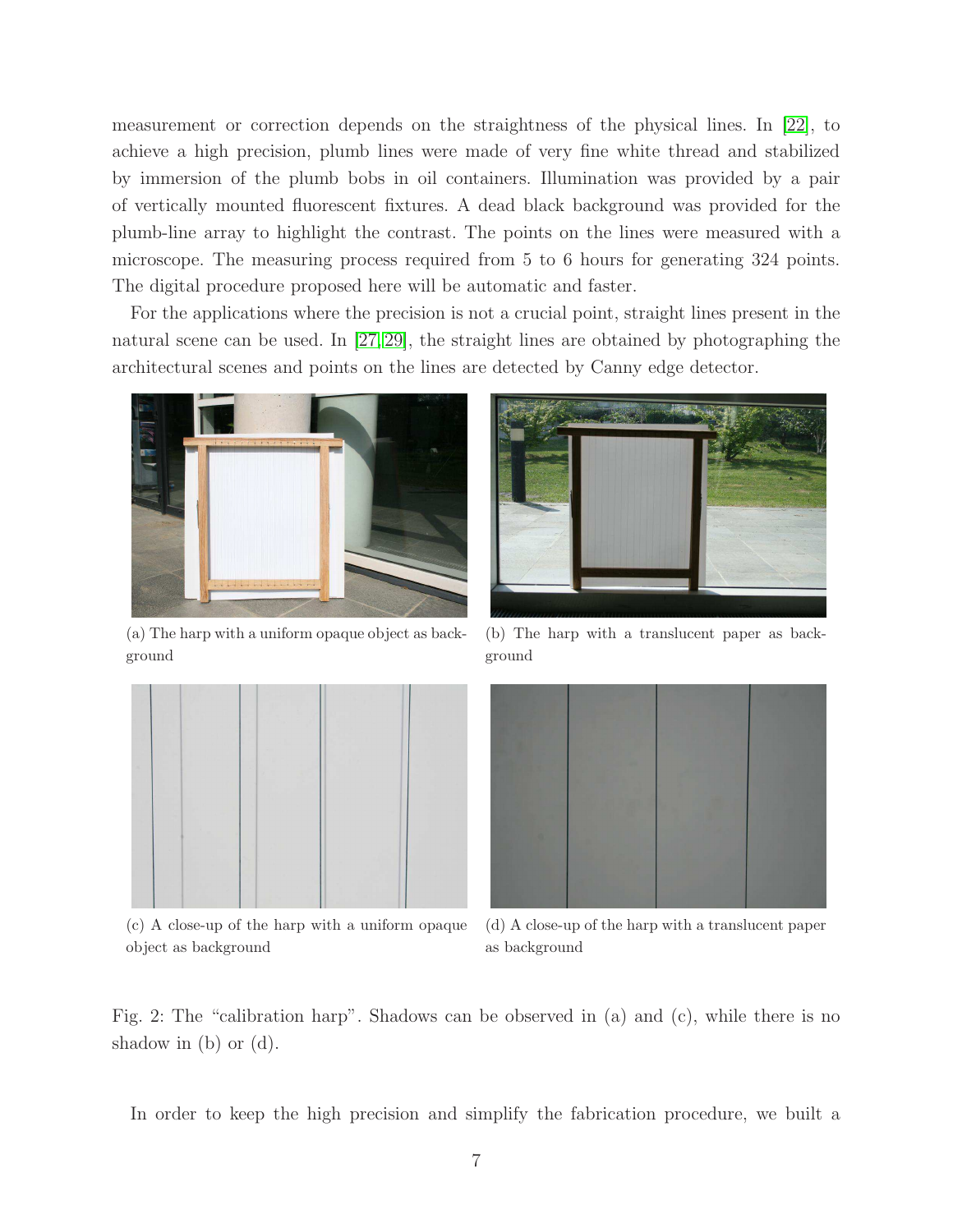simple calibration pattern by tightly stretching strings on a frame as shown Fig. [2.](#page-6-0) The pattern looks like the musical instrument, hence its name. The setup warrants the physical straightness of the lines. Its construction does not require any experimental skill, but only good quality strings. Indeed twisted strings show local width oscillations; other strings do not have a round section, and a little torsion also results in width variations that can have a large spatial period. Rigid strings may have a remanent curvature. Finally, a (tiny) gravity effect can be avoided by using well stretched vertical lines.

<span id="page-7-0"></span>

<span id="page-7-1"></span>Fig. 3: Three types of strings. (a) sewing line. (b) tennis racket line. (c) opaque fishing line.

In our experiments three different strings were tested: a sewing string, a smooth tennis racket string, and an opaque fishing string, all shown in Fig. [3.](#page-7-0) Sewing strings have a braid pattern and their thickness oscillates. Tennis racket strings are rigid and require a very strong tension to become straight. Fishing strings are both smooth and flexible, and can therefore be easily tightened and become very straight. The transparent ones, however, behave like a cylindrical lens, producing multiple complex edges. Opaque fishing strings end up being the best choice to build a calibration harp. Fig. [5](#page-9-1) shows an evaluation of the obtained straightness. We took photos of the three types of strings, and corrected their distortion. The green curves show the signed distance from edge points of a corrected line to its regression line. The red curve shows the high frequency component of the corresponding distorted line. The high frequency is computed as follows:

• Transform the edge points extracted from the distorted line into the intrinsic coordinate system, which is determined by the direction of the regression line computed from these points. In this coordinate system, the  $x$ -coordinate is the distance between the edge points and a reference edge point along the regression line and the y-coordinate is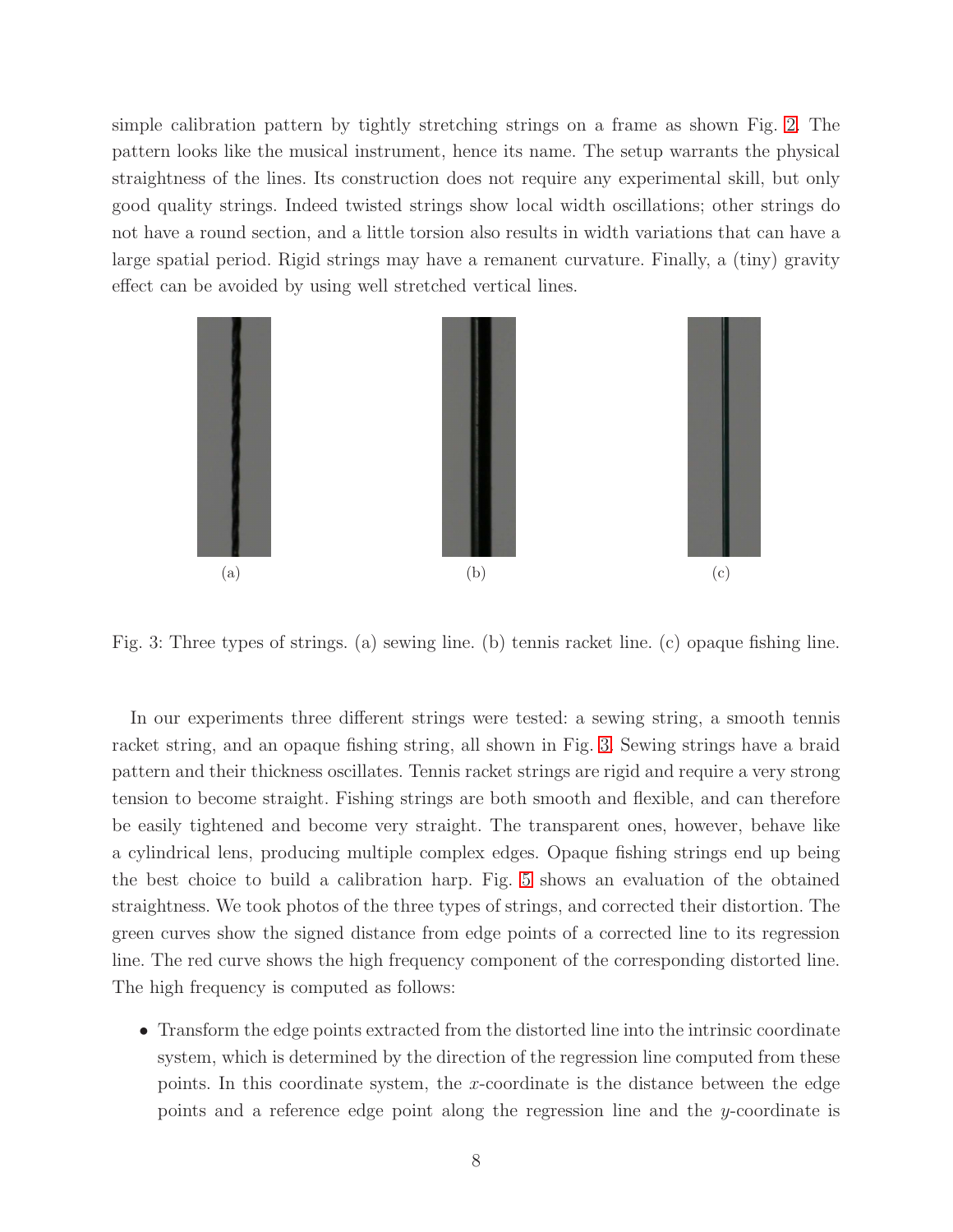the signed distance from the edge points to the regression line. This produces a onedimensional signal (see Fig. [4\)](#page-8-0).

- Apply a big Gaussian convolution of standard deviation  $\sigma = 40$  pixels on this onedimensional signal to keep only the low frequency component.
- <span id="page-8-0"></span>• The difference between this convolved signal and the original signal in the intrinsic coordinate system is considered as the high frequency. The red curves in Fig. [5](#page-9-1) show the high frequency (due to the border effect of Gaussian convolution, there is a sharp increase of magnitude at the border).



Fig. 4: The intrinsic coordinate system of the edge points extracted on the distorted line. The red points are the distorted edge points. The  $x$  direction is determined by the direction of the regression line. The x-coordinate is the distance to the reference point along the regression line and the y-coordinate is the signed distance from the edge points to the regression line.

To ensure the precision of the edge detection in the string images, a uniform background whose color contrasts well with the string color must be preferred. Using an opaque background is not a good idea because this requires a direct lighting and the strings project shadows on the background (Fig. [2a](#page-6-1) and [2c\)](#page-6-2). The sky itself is hardly usable: a large open space is needed to avoid buildings and trees entering the camera field of view, and clouds render it inhomogeneous, see Fig. [6.](#page-10-0) The simplest solution is to place a translucent homogeneous paper or plastic sheet behind the harp and to use back illumination, preferably natural light to make it more uniform (see Fig. [2b](#page-6-3) and [2d\)](#page-6-4).

The acquisition aspects are also important for producing high quality measurements: lens blur, motion blur, aliasing, noise, must be as reduced as physically possible. To that aim a tripod and timer were used to reduce camera motions, but also to avoid out of focus strings while taking photos at different orientations. Of course, changing focus changes the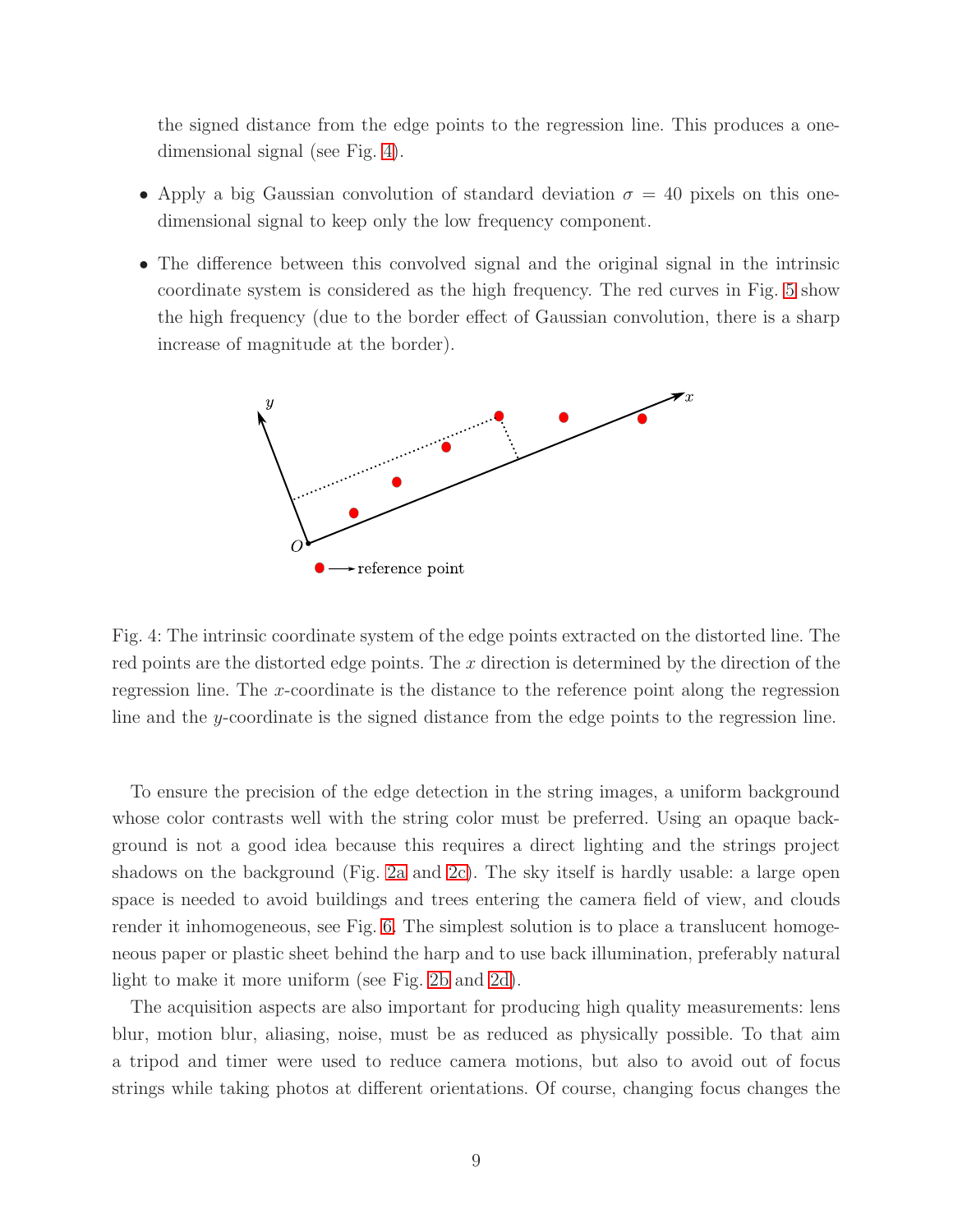<span id="page-9-1"></span>

Fig. 5: The small oscillation of the corrected lines is related to the quality of the strings. The green curves show the signed distance (in pixels) from the edge points of a corrected line to its regression line. The red curves show the high frequency of the corresponding distorted line. The corrected line inherits the oscillation from the corresponding distorted line. (a) The sewing string. (b) The tennis racket string. (c) The opaque fishing line. The x-axis is the index of edge points. The range of the y-axis is from  $-0.3$  pixels to 0.3 pixels. The almost superimposing high frequency oscillation means that the high frequency of the distorted strings is not changed by the distortion correction. In such a case, the straightness error includes the high frequency of the distorted strings and does not really reflect the correction performance. So it is better to use a string which contains the smallest high frequency oscillation. Among the three types of strings, the opaque fishing string shows the smallest such oscillations. The larger oscillation of the sewing string is due to a variation of the thickness related to its twisted structure, while the tennis racket string is simply too rigid to be stretched, even though this is not apparent in Fig. [3b.](#page-7-1)

distortion. Thus each distortion calibration must be done for a fixed focus, and is associated with this focus.

#### <span id="page-9-0"></span>4. Straight Edges Extraction

In this section we describe the procedure to extract accurately and smooth the aligned edge points, which will be used to measure the distortion.

Devernay's algorithm [\[30\]](#page-22-9) is the classic sub-pixel accurate edge detector. The implementation of Devernay's detector is very simple since it is derived from the well-known Non-Maxima Suppression method [\[31,](#page-22-10)[32\]](#page-22-11). On good quality images (SNR larger than 100), Devernay's detector can attain a precision of about 0.05 pixels.

Straightness measurements require the detection of groups of edge points that belong to the same physical straight line, and the rejection of points that do not belong to any line. To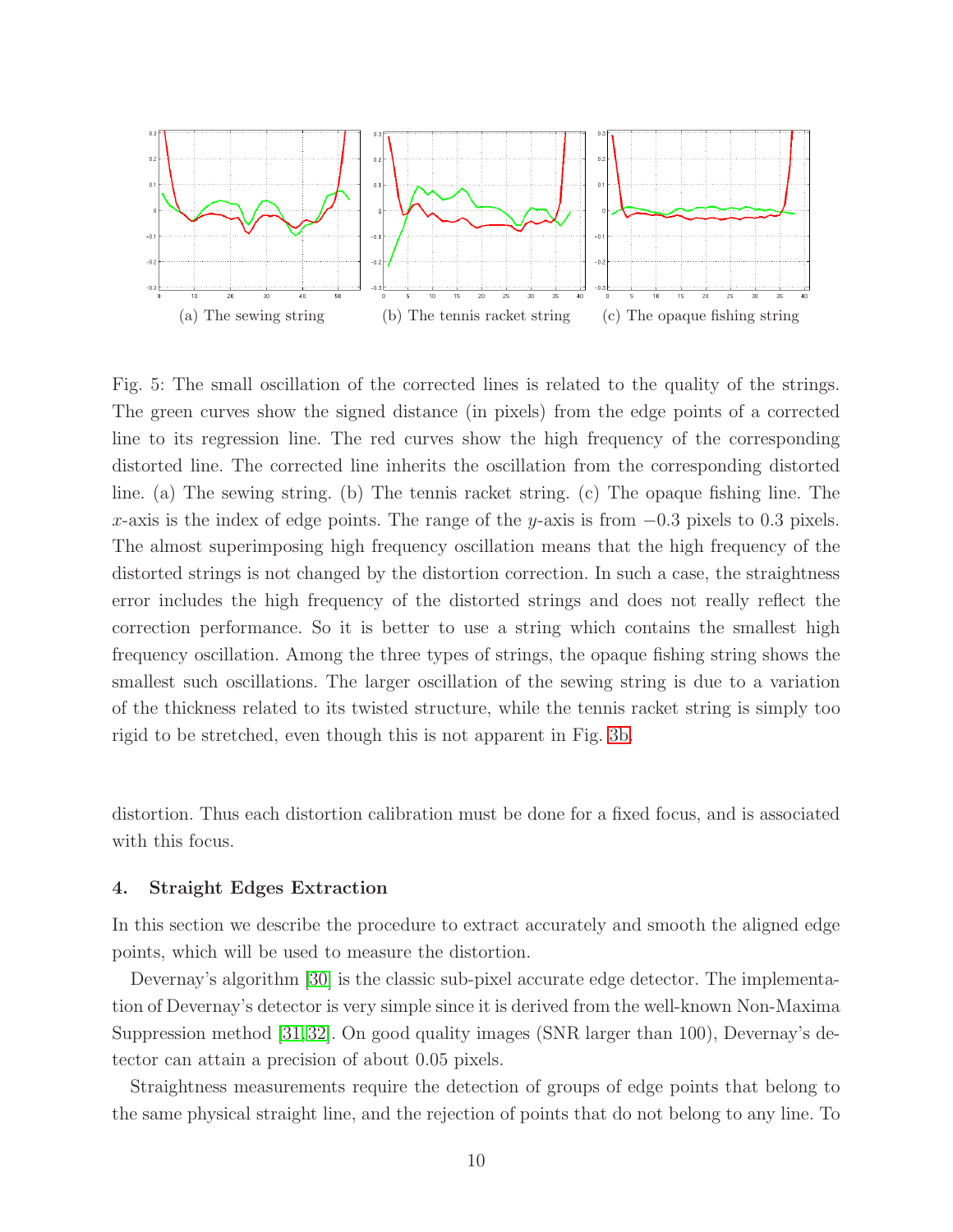<span id="page-10-0"></span>



(a) Photo of the harp taken against the sky (b) Photo of the harp taken against a translucent paper using a tripod

Fig. 6: The quality of photos depends on the harp, its background and also the stability of camera for taking photos.

<span id="page-10-1"></span>this aim, line segments are detected on the image using the LSD algorithm [\[33,](#page-22-12) [34\]](#page-22-13). When applied to photographs of the calibration harp, the detection essentially corresponds to the strings. In case of a strong distortion, one string edge could be cut into several line segments.



Fig. 7: The LSD algorithm computes the level-line field of the image. The level line field defines at each pixel the direction of the level line passing by this pixel. The image is then partitioned into connected groups that share roughly the same level-line direction. They are called *line support regions*. Only the validated regions are detected as line segments. Devernay's edge points belonging to the same validated *line support region* are considered as the edge points of the corresponding line segment.

LSD works by grouping connected pixels into *line support regions*, see Fig. [7;](#page-10-1) for more details we refer to [\[33](#page-22-12)[,34\]](#page-22-13). These regions are then approximated by a rectangle and validated.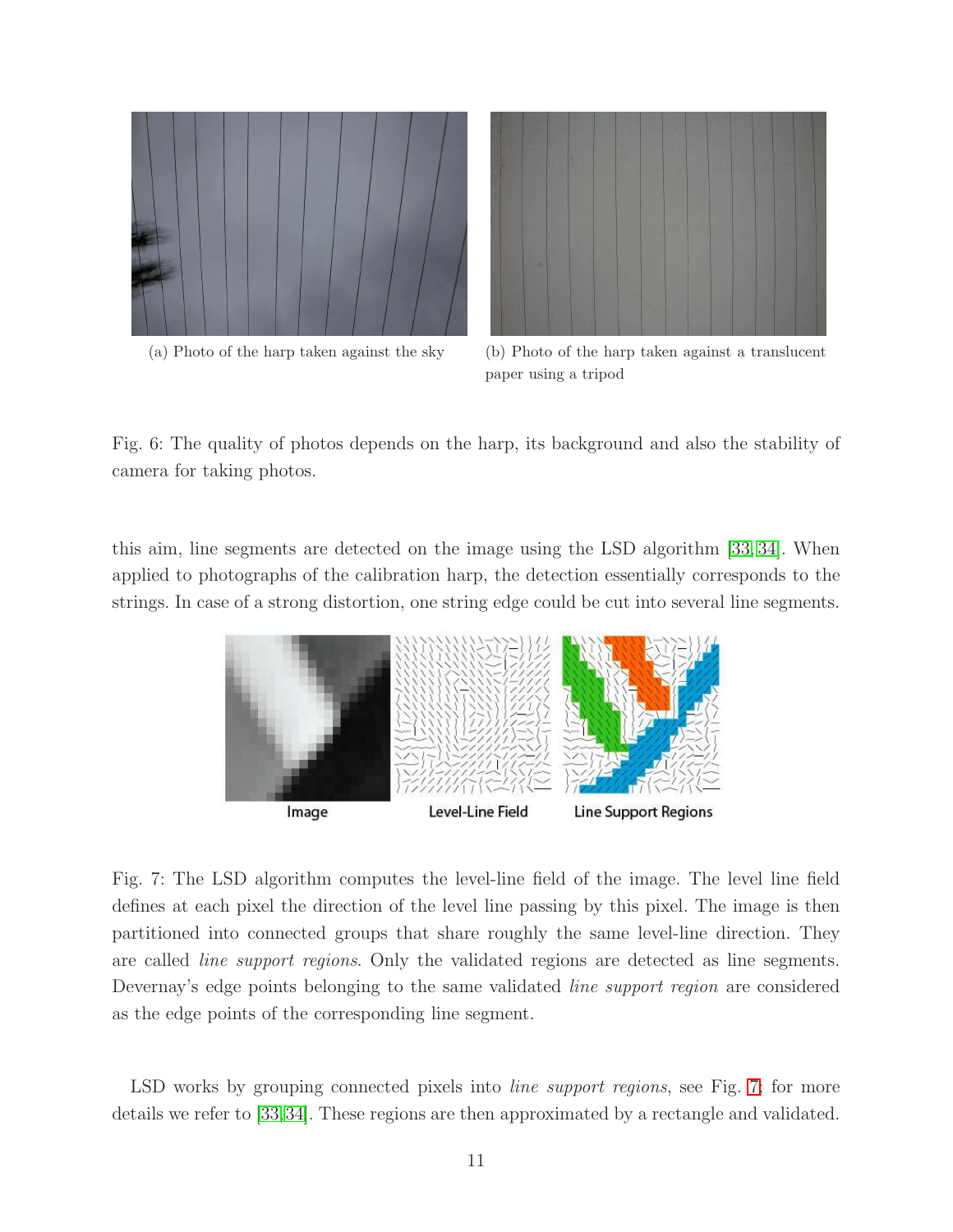The *line support region* links a line segment to its support pixels. Thus, Devernay's edge points that belong to the same *line support region* can be grouped as aligned; points belonging to none are ignored.

For photos of strings, almost every pixel along each side of one string is detected as an edge point at sub-pixel precision. So there are about 1000 edge points detected for a line of length of about 1000 pixels. This large number of edge points opens the possibility to further reduce the detection and aliasing noise left by sub-sampling the edge points.

The sub-sampling step must be done carefully. First the edge points are re-sampled to warrant a uniform sampling step along the edge; this will facilitate the following steps. The re-sampling uses a step of  $d = L/N$  where L is the length of a line and N is the number of extracted edge points on the line. The interpolation of an edge point  $(x', y')$  between two adjacent edge points  $(x_1, y_1)$  and  $(x_2, y_2)$  is expressed by

$$
x' = \frac{b}{a+b}x_1 + \frac{a}{a+b}x_2,
$$
  

$$
y' = \frac{b}{a+b}y_1 + \frac{a}{a+b}y_2,
$$

where  $a$  and  $b$  are the distances between the points, see Fig. [8.](#page-12-0) Then, a Gaussian blur with  $\sigma = 0.8 \times \sqrt{t^2 - 1}$  is needed before a sub-sampling of factor t to avoid aliasing [\[35\]](#page-23-0). We have two one-dimensional signals  $(x$ -coordinate and  $y$ -coordinate of edge points) along the length of the line. The Gaussian convolution is performed on both one-dimension signals, parameterized by the length along the edge. Finally, the sub-sampling of integer factor t keeps one edge point out of t.

#### <span id="page-11-0"></span>5. Distortion Measurements

This section examines two natural distortion measurements that are somewhat complementary.

## *5.A. Root-Mean-Square Distance*

According to Theorem [1,](#page-4-1) the most direct measure should be the straightness error, defined as the root-mean-square (RMS) distance from a set of distorted edge points that correspond to the same physical line, to their global linear regression line, see Fig. [9.](#page-12-1)

Given N edge points  $(x_1, y_1), \ldots, (x_N, y_N)$  of a distorted line, the regression line

$$
\alpha x + \beta y - \gamma = 0 \tag{1}
$$

is computed by

$$
\alpha = \sin \theta, \quad \beta = \cos \theta, \quad \gamma = A_x \sin \theta + A_y \cos \theta,
$$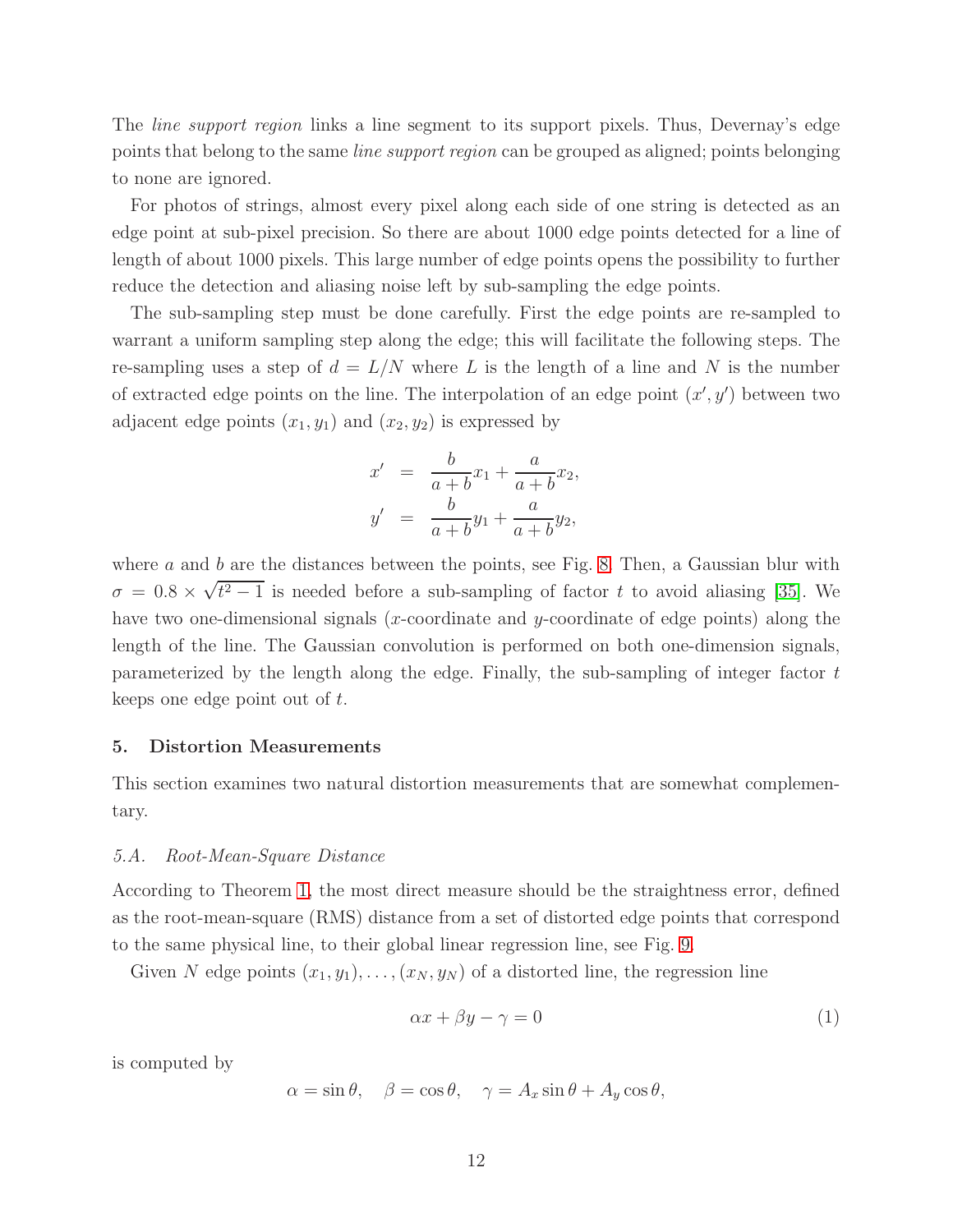<span id="page-12-0"></span>

Fig. 8: Line re-sampling. The black dots  $(x_1, y_1)$ ,  $(x_2, y_2)$ , ... are the edge points extracted by Devernay's detector. They are irregularly sampled along the line. The re-sampling (in white dots) is made along the line with the uniform length step  $d$ . Linear interpolation is used to compute the re-sampled points.

<span id="page-12-1"></span>

Fig. 9: The distance from a set of points to their global linear regression line.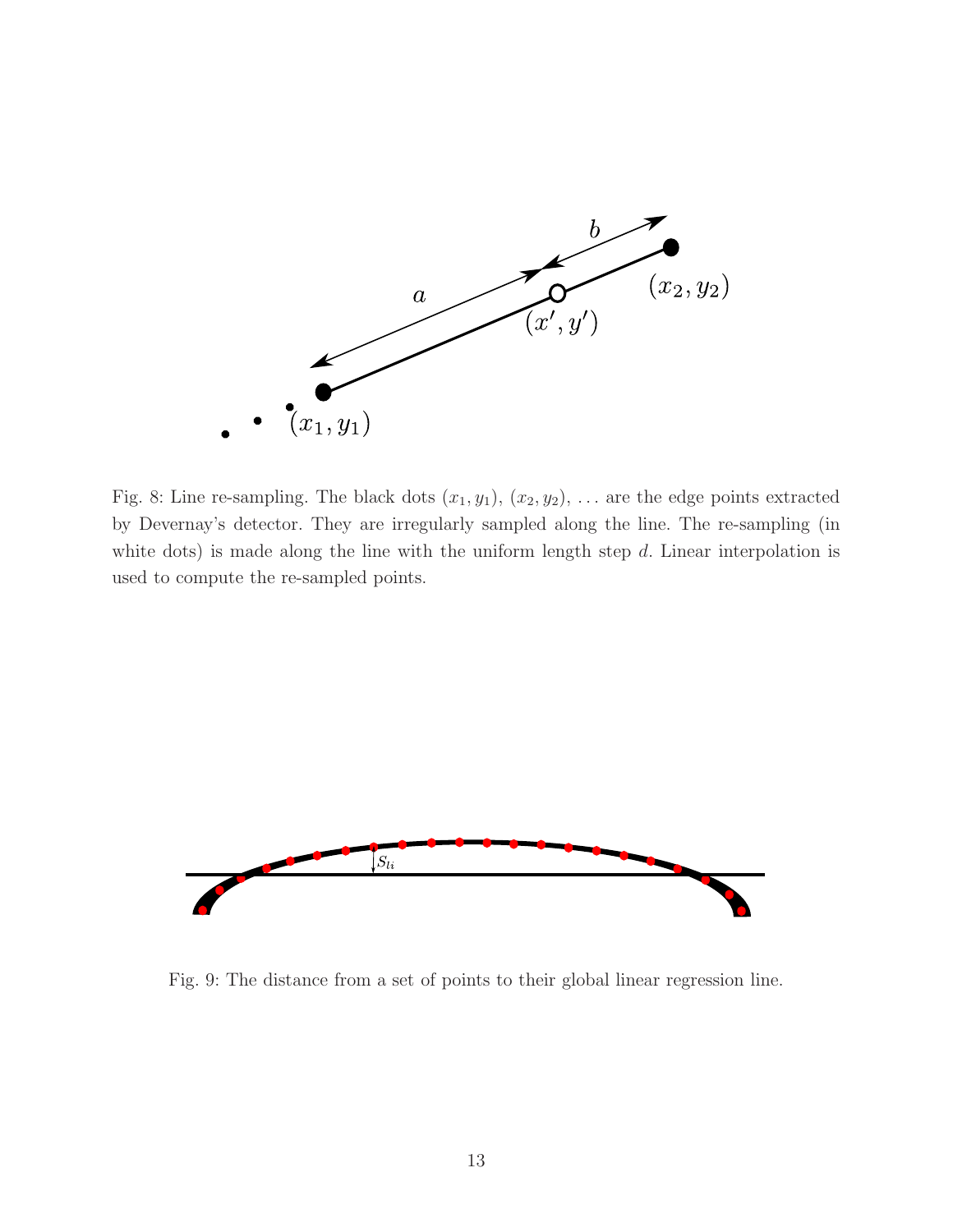where

$$
A_x = \frac{1}{N} \sum_{i=1}^{N} x_i, \quad A_y = \frac{1}{N} \sum_{i=1}^{N} y_i,
$$
  

$$
V_{xx} = \frac{1}{N} \sum_{i=1}^{N} (x_i - A_x)^2, \quad V_{xy} = \frac{1}{N} \sum_{i=1}^{N} (x_i - A_x)(y_i - A_y), \quad V_{yy} = \frac{1}{N} \sum_{i=1}^{N} (y_i - A_y)^2,
$$
  

$$
\tan 2\theta = -\frac{2V_{xy}}{V_{xx} - V_{yy}}.
$$

Since  $(\alpha, \beta)$  is a unit vector, the signed distance from point  $(x_i, y_i)$  to the line is given by

$$
S_i = \alpha x_i + \beta y_i - \gamma.
$$

Given L lines, with  $N_l$  points in line l, the total sum of squared signed distance is given by

$$
S = \sum_{l=1}^{L} \sum_{i=1}^{N_l} |S_{li}|^2 = \sum_{l=1}^{L} \sum_{i=1}^{N_l} (\alpha_l x_{li} + \beta_l y_{li} - \gamma_l)^2.
$$
 (2)

Thus, the RMS straightness error is defined as

$$
d = \sqrt{\frac{S}{N_T}}.\tag{3}
$$

where  $N_T = \sum_{l=1}^{L} N_l$  is the total number of points.

## *5.B. Maximal error*

An alternative measure is the average maximal error defined by

$$
d_{\max} = \sqrt{\frac{\sum_{l=1}^{L} |\max_{i} S_{li} - \min_{i} S_{li}|^2}{L}}.
$$
\n(4)

In the classic camera maker practice, the maximal error is defined by

$$
\max_{l} |\max_{i} S_{li} - \min_{i} S_{li}|,
$$

which would become instable with the calibration harp, some of the strings being potentially distorted by blur or wrong detection.

This measure is traditionally used in manual settings, for example see Fig. [1.](#page-2-0) While traditionally the measures are made relatively to the line joining the extremities of the distorted edge, see Fig. [10,](#page-14-1) here we use the signed distance to the regression line to make it more comparable to the previous measure. The use of a signed distance and the difference between the maximal and minimal value is needed to handle correctly the fact that there are values on both sides of the regression line, see Fig. [10.](#page-14-1)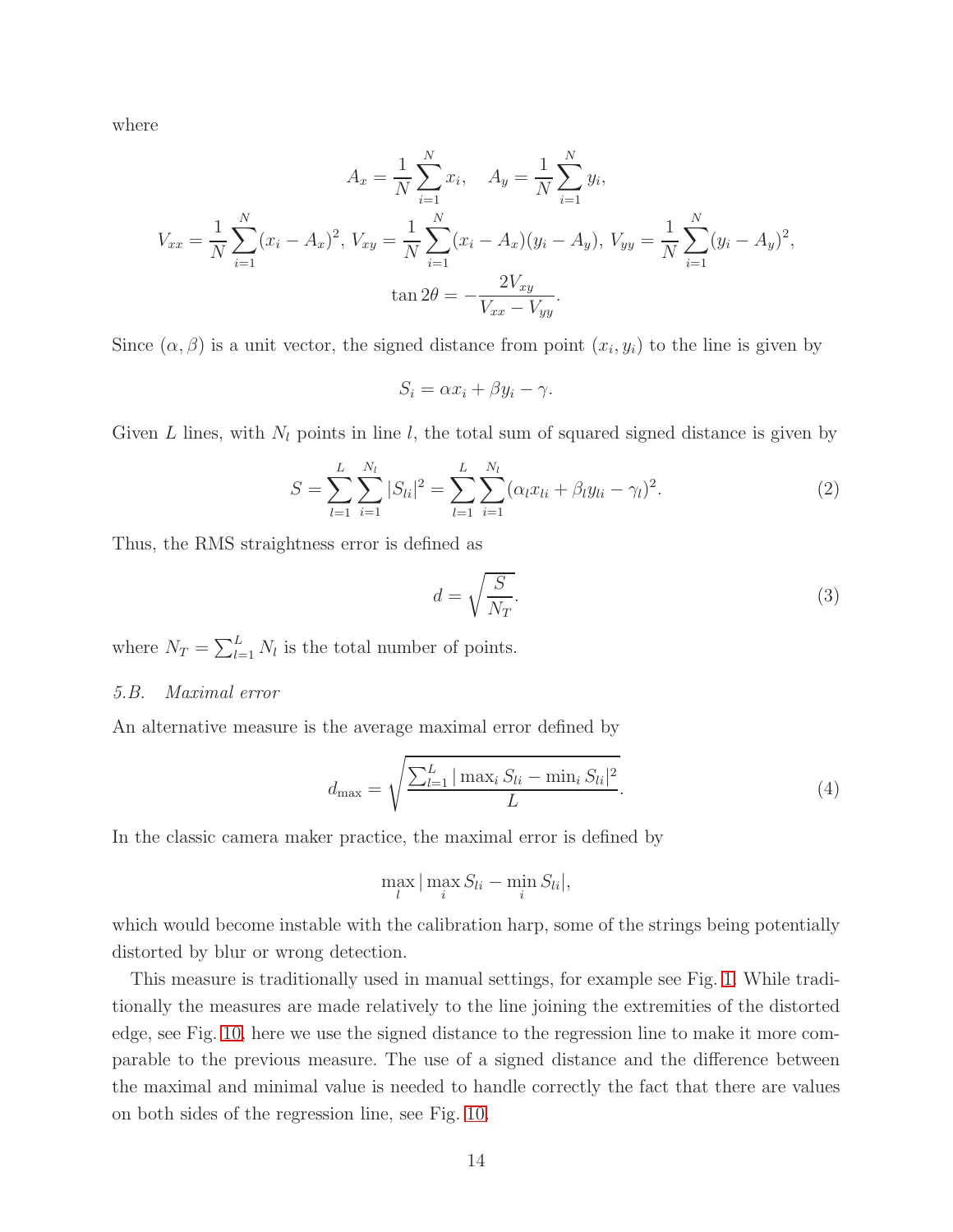<span id="page-14-1"></span>

Fig. 10: Left: traditional distortion measure: the maximal distance to the line defined by the extremities of the edge. Right: The regression line crosses the distorted line; the difference between the maximal and minimal signed distance to the line measures the full width of the distorted line.

# <span id="page-14-0"></span>6. Applications

In this section, real photographs of the calibration harp will be used to evaluate the residual camera distortion when this distortion has been corrected with three state-of-the-art correction methods or two popular software. In addition, we can feed any plumb-line method with the precise edge points detected on the harp images to improve the correction precision. The efficient Alvarez et al. algorithm thus becomes an automatic parametric distortion correction method. Our lens distortion measurement algorithm can be tested on the online demo version available at <http://bit.ly/lens-distortion>.

## *6.A. Precision*

It is reported in [\[30\]](#page-22-9) that Devernay edge points have a precision better than 0.05 pixel under zero-noise condition. As proposed in Section [4,](#page-9-0) the precision of Devernay edge points can be further improved by applying Gaussian convolution of standard deviation  $0.8 \times \sqrt{t^2 - 1}$ , followed by a sub-sampling of factor  $t$ . The only parameter to adjust here is the factor  $t$ , which corresponds to the assumed regularity of the lens distortion. We are only interested in realistic lens distortion, which makes a straight line globally convex or concave. Thus local edge oscillations due to noise can be harmlessly removed. In the experiments, the value of  $t = 30$  was chosen, which is enough to remove the local oscillation while keeping the global distortion.

# *6.B. Measuring the residual error after distortion*

As a first main application, the "calibration harp" permits to evaluate the performance of any distortion correction algorithm by measuring its residual distortion in corrected images. The procedure is as follows:

1. A series of photos of the "calibration harp" are taken at different orientations.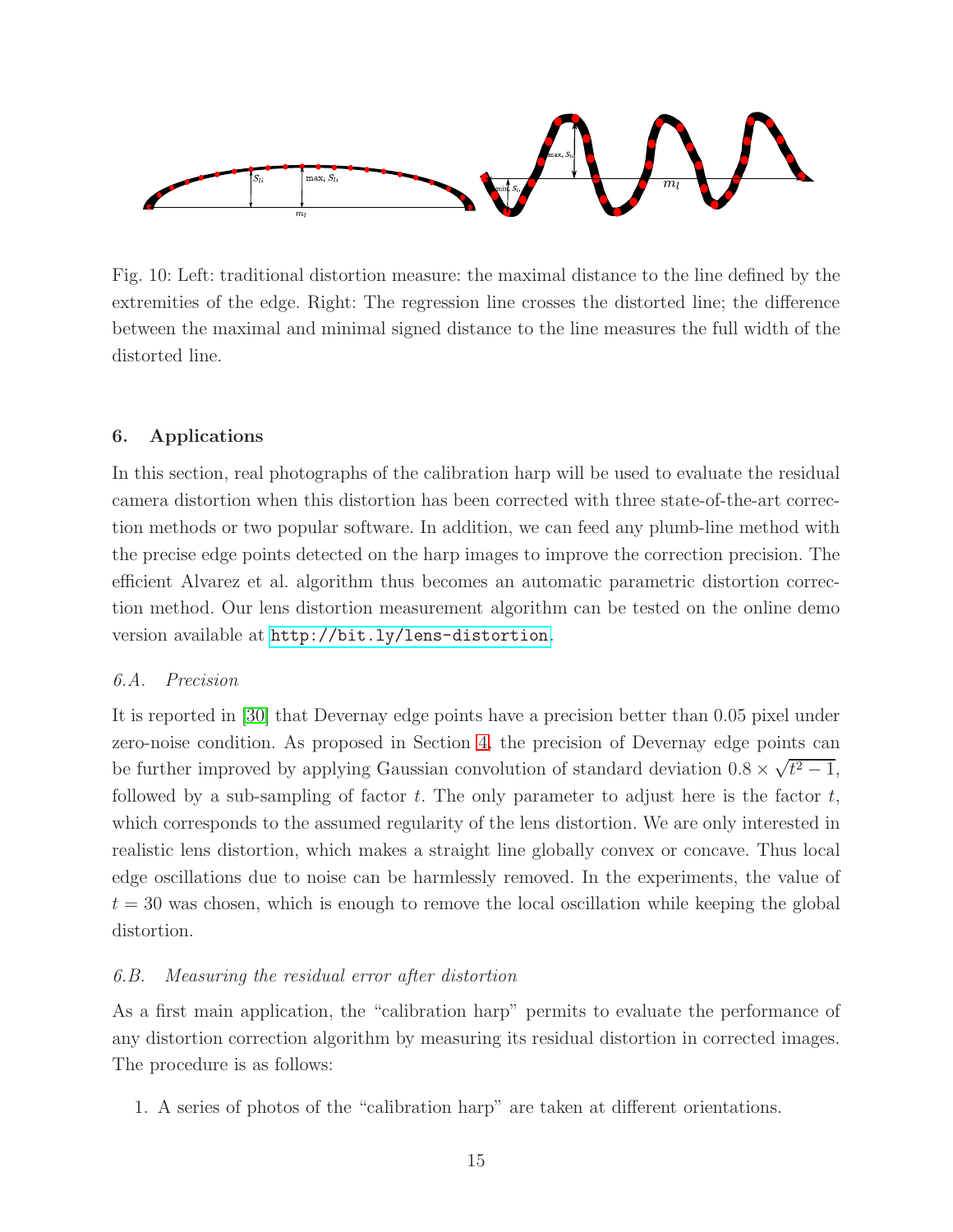- 2. These photos are processed by a camera distortion correction algorithm.
- 3. The corrected images are normalized by a homography as described in section [2.](#page-4-0)
- 4. The residual distortion is measured by the proposed method.

Three distortion correction algorithms and two software were tested. With the exception of the classic Lavest et al. calibration method, all the others are designed to only correct the lens distortion without estimating the other camera parameters:

- The Lavest et al. method [\[4\]](#page-21-7): probably the most advanced pattern-based global camera calibration method, which estimates and corrects for the pattern non-flatness, using a bundle adjustment technique. Various distortion parameter configurations are allowed in this method: 2 radial parameters and 2 tangential parameters for a partial distortion model; 2 radial parameters for a partial radial distortion model; 5 radial parameters for a complete radial distortion model; 5 radial parameters and 2 tangential parameters for a full distortion model.
- A non-parametric lens distortion correction method requiring a textured flat pattern [\[7\]](#page-21-3). The pattern is obtained by printing a textured image and pasting it on an aluminum plate, which is thick and solid.
- The DxO-Optics-Pro software: a program for professional photographers automatically correcting lens distortion (even from fisheyes), color fringing and vignetting, noise and blur. This software reads the EXIF of each image to know exactly what camera, lens and settings have been used. It therefore uses a fixed lens distortion estimation for each supported camera model.
- PTLens: Photoshop plug-in that corrects lens pincushion/barrel distortion, vignetting and chromatic aberration.

The distorted photographs to be corrected are shown in Fig. [11](#page-16-0) and Table [1](#page-16-1) shows the residual distortion measurements obtained by the calibration harp, after applying the corrections specified by the various methods.

The Lavest et al. method depends on the parameter configuration of the distortion model integrated in the global calibration process. Since the global calibration process only minimizes the re-projection error and does not control the distortion correction, it can happen that the error in internal parameters compensates the error in external parameters. In consequence, the minimized re-projection error is small, but neither the estimated distortion parameters nor the other parameters are correct. In fact this is the common drawback of global camera calibration methods based on bundle adjustment. The textured pattern based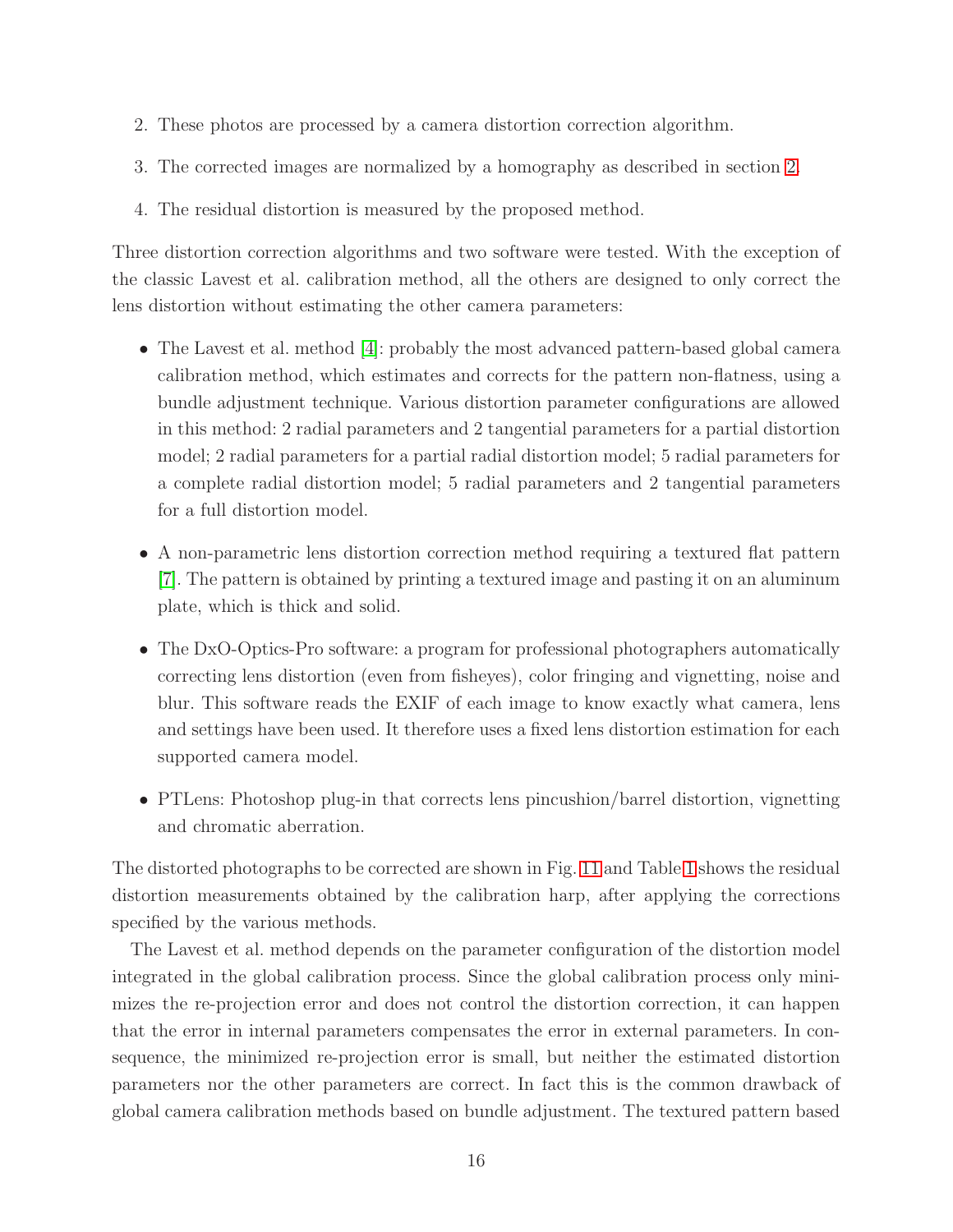<span id="page-16-0"></span>

Fig. 11: The distorted photos of the "calibration harp".

<span id="page-16-1"></span>Table 1: The distortion correction performance of three algorithms, measured by RMS distance d and maximal distance  $d_{\text{max}}$ .

| method                                        | $d$ (pixels) | $d_{\max}$ |
|-----------------------------------------------|--------------|------------|
| original distortion                           | 2.21         | 6.70       |
| Lavest (2 radial and 2 tangential parameters) | 0.07         | 0.30       |
| Lavest (2 radial parameters)                  | 0.07         | 0.29       |
| Lavest (full distortion parameters)           | 0.60         | 3.00       |
| Lavest (full radial distortion parameters)    | 0.59         | 2.90       |
| Textured pattern                              | 0.04         | 0.16       |
| DxO Optics Pro                                | 0.32         | 0.99       |
| PTLens                                        | 0.46         | 1.51       |

method requires a perfectly flat pattern. Even though it is not very feasible to fabricate a perfectly flat pattern, a pattern made of a thick and solid aluminium plate gives a good flatness condition and thus a precise distortion correction. DxO Optics Pro includes many pre-calibrated distortion models depending on the camera type and parameters setting. But these distortion models are only calibrated on several fixed focused distances and obtain by interpolation the distortion models focused on the other distances. Once the camera parameters are extracted from the EXIF of each image, DxO Optics Pro asks the user to manually input the focused distance before performing the correction. This makes the distortion correction result less precise; considering this, the results are surprisingly good. PTLens works in the similar manner as DxO Optics Pro except that it does not ask users to provide the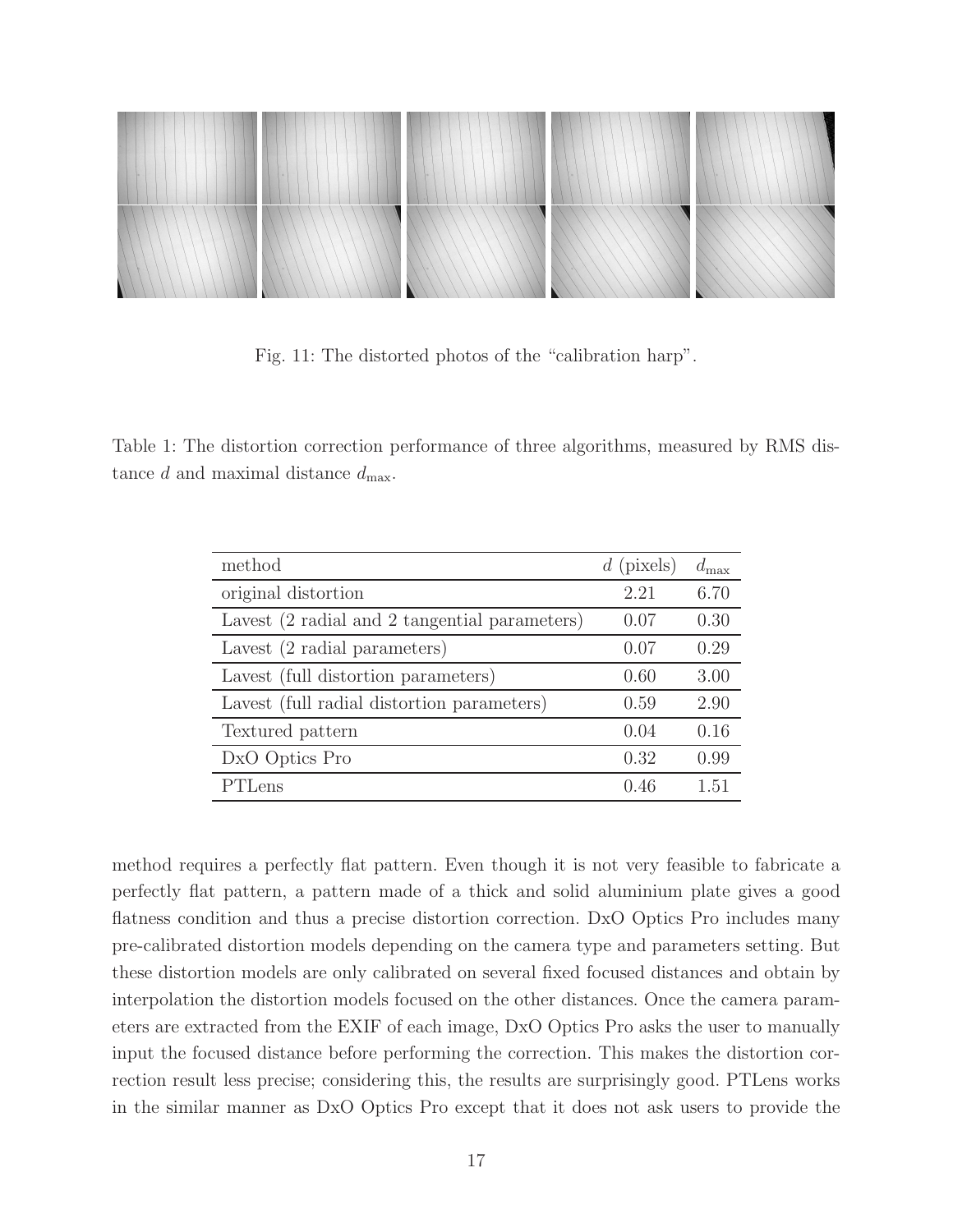focused distance information. It is not clear how PTLens recovers this information which is not available in EXIF. Probably PTLens applies a fixed correction for each focal length, independently of the focus. This coarse approximation may explain why its correction precision is not as good as DxO Optics Pro.

We also note that  $d_{\text{max}}$  is always larger than d. This is not surprising, since  $d_{\text{max}}$  is the largest displacement with respect to the linear regression line of the edge points.

# *6.C. Strengthening Plumb-Line Distortion Correction Methods*

Any plumb-line distortion correction method requires as input the edge points on distorted lines, which are themselves projections of 3D straight lines. The distortion can then be corrected by aligning the edge points belonging to the same line. To see this, let us introduce the widely used radial distortion correction model:

$$
x_u - x_c = f(r_d)(x_d - x_c)
$$
 (5)

$$
y_u - y_c = f(r_d)(y_d - y_c)
$$
 (6)

with  $(x_u, y_u)$  the corrected point,  $(x_d, y_d)$  the distorted point,  $(x_c, y_c)$  the distortion center and  $r_d = \sqrt{(x_d - x_c)^2 + (y_d - y_c)^2}$  the distorted radius. Usually  $f(r_d)$  is a polynomial of  $r_d$ and can be written as:

$$
f(r_d) = k_0 + k_1 r + k_2 r^2 + \dots + k_N r^N
$$
 (7)

with  $k_0, k_1, k_2, \ldots, k_N$  the distortion parameters. Assume we have L lines and there are  $N_l$ points on line  $l, l = 1, 2, \ldots, L$ . A natural way to correct the distortion is to minimize the sum of squared distances from the corrected points to the corresponding regression line:

$$
D = \frac{1}{L} \sum_{l=1}^{L} \frac{1}{N_l} \sum_{i=1}^{N_l} S_{li}^2 = \frac{1}{L} \sum_{l=1}^{L} \frac{1}{N_l} \sum_{i=1}^{N_l} \frac{(\alpha_l x_{u_{li}} + \beta_l y_{u_{li}} + \gamma_l)^2}{\alpha_l^2 + \beta_l^2}
$$
(8)

with the linear regression line  $l : \alpha_l x + \beta_l y + \gamma_l = 0$  computed from the corrected points  $(x_{u_{li}}, y_{u_{li}}), i = 1, \ldots, N_l$ . The only unknown parameters in D are  $k_0, k_1, \ldots, k_N$  and  $(x_c, y_c)$ . With an appropriate initialization of these parameters, D can be efficiently minimized by non-linear optimization algorithms, like Levenberg-Marquardt algorithm.

Instead of minimizing D, Alvarez et al. [\[23\]](#page-22-3) proposed to minimize the measurement:

$$
E = \frac{1}{L} \sum_{l=1}^{L} (S_{xx}^l S_{yy}^l - (S_{xy}^l)^2)
$$
\n(9)

where  $S<sup>l</sup>$  is the covariance matrix for the corrected points on the line l:

$$
S^{l} = \begin{pmatrix} S_{xx}^{l} & S_{xy}^{l} \\ S_{xy}^{l} & S_{yy}^{l} \end{pmatrix} = \frac{1}{N_{l}} \begin{pmatrix} \sum_{i=1}^{N_{l}} (x_{u_{l,i}} - \overline{x_{u_{l,i}}})^{2} & \sum_{i=1}^{N_{l}} (x_{u_{l,i}} - \overline{x_{u_{l,i}}}) (y_{u_{l,i}} - \overline{y_{u_{l,i}}}) \\ \sum_{i=1}^{N_{l}} (y_{u_{l,i}} - \overline{y_{u_{l,i}}})^{2} & \sum_{i=1}^{N_{l}} (y_{u_{l,i}} - \overline{y_{u_{l,i}}})^{2} \end{pmatrix},
$$
\n(10)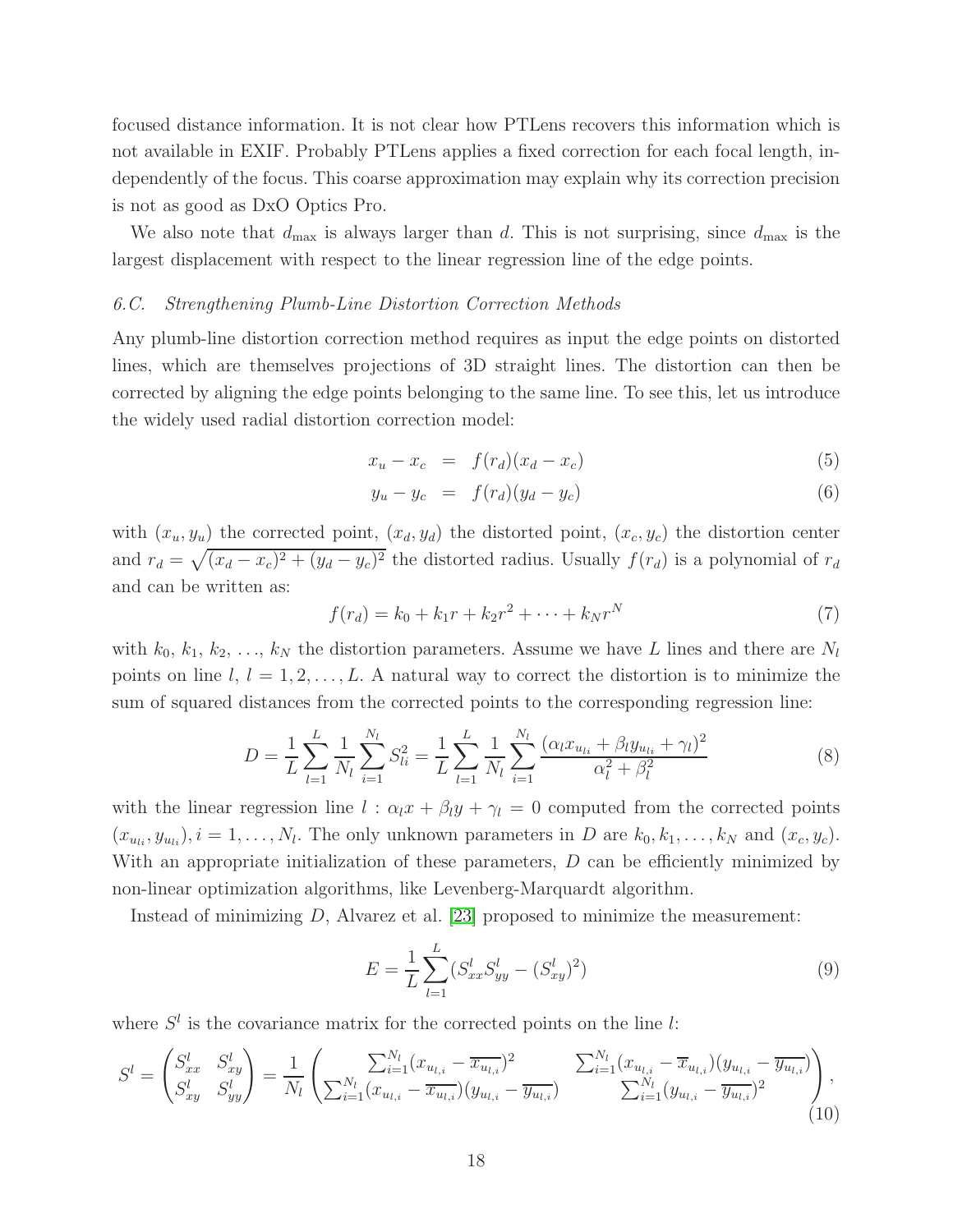with  $\overline{x_{u_{l,i}}} = \frac{1}{N}$  $\frac{1}{N_l} \sum_{i=1}^{N_l} x_{u_{l,i}}$  and  $\overline{y_{u_{l,i}}} = \frac{1}{N_l}$  $\frac{1}{N_l} \sum_{i=1}^{N_l} y_{u_{l,i}}$ . It can be proven [\[23\]](#page-22-3) that this new energy function  $E$  is always positive and equals to 0 if and only if for each line its points are aligned. The functional  $E$  can be further written in the form of matrix-vector multiplication [\[23\]](#page-22-3):

$$
E(\mathbf{k}) = \frac{1}{L} \sum_{l=1}^{L} \mathbf{k}^{T} A^{l} \mathbf{k} \mathbf{k}^{T} B^{l} \mathbf{k} - \mathbf{k}^{T} C^{l} \mathbf{k} \mathbf{k}^{T} C^{l} \mathbf{k}
$$
 (11)

with  $\mathbf{k} = (k_0, k_1, k_2, \dots, k_N)^T$  the distortion parameters in the form of vector and

$$
A_{m,n}^l = \frac{1}{N_l} \sum_{i=1}^{N_l} ((r_{d_{l,i}})^m x_{d_{l,i}} - \overline{(r_{d_{l,i}})^m x_{d_{l,i}}}) ((r_{d_{l,i}})^n x_{d_{l,i}} - \overline{(r_{d_{l,i}})^n x_{d_{l,i}}})
$$
(12)

$$
B_{m,n}^l = \frac{1}{N_l} \sum_{i=1}^{N_l} ((r_{d_{l,i}})^m y_{d_{l,i}} - \overline{(r_{d_{l,i}})^m y_{d_{l,i}}}) ((r_{d_{l,i}})^n y_{d_{l,i}} - \overline{(r_{d_{l,i}})^n y_{d_{l,i}}})
$$
(13)

$$
C_{m,n}^l = \frac{1}{N_l} \sum_{i=1}^{N_l} ((r_{d_{l,i}})^m x_{d_{l,i}} - \overline{(r_{d_{l,i}})^m x_{d_{l,i}}}) ((r_{d_{l,i}})^n y_{d_{l,i}} - \overline{(r_{d_{l,i}})^n y_{d_{l,i}}})
$$
(14)

with  $\overline{(r_{d_{l,i}})^m x_{d_{l,i}}} = \frac{1}{N}$  $\frac{1}{N_l} \sum_{i=1}^{N_l} (r_{d_{l,i}})^m x_{d_{l,i}}$  and  $\overline{(r_{d_{l,i}})^m y_{d_{l,i}}} = \frac{1}{N_l}$  $\frac{1}{N_l} \sum_{i=1}^{N_l} (r_{d_{l,i}})^m y_{d_{l,i}}, m = 1, \ldots, N$ and  $n = 1, ..., N$ . The trivial solution  $\mathbf{k} = (0, 0, 0, ..., 0)^T$  can be avoided by setting  $k_0 = 1$ .

In general, minimizing  $E(\mathbf{k})$  is equivalent to solve a set of equations:

$$
\frac{\partial E(\mathbf{k})}{\partial k_i} = 0, i = 1, 2, \dots, N.
$$
\n(15)

When there is only one unknown parameter, the solution can be approximated by solving the root of the resulting univariate polynomial. When there are two unknown parameters, resultant-based method can be used to minimize  $E(k)$ . The case of more than two variables requires Gröbner basis techniques or multivariate-resultants based method (see [\[23\]](#page-22-3) for more detail). To make the algorithm efficient, [\[23\]](#page-22-3) optimizes on two parameters at one time and iterates:

- 1. Obtain distorted edge points which are the 2D projection of 3D straight segments;
- 2. Initialize **k** =  $(1, 0, ..., 0)^T$ ;
- 3. Choose any pair  $(p, q)$ ,  $1 \leq p, q \leq N$  and fix all the other parameters, then optimize  $k_p$ and  $k_q$  by resultant-based method;
- 4. Update  $k_0$  using a zoom factor such that distorted and undistorted points are as close as possible;
- 5. Repeat Step 3 and 4 until all the parameters are estimated.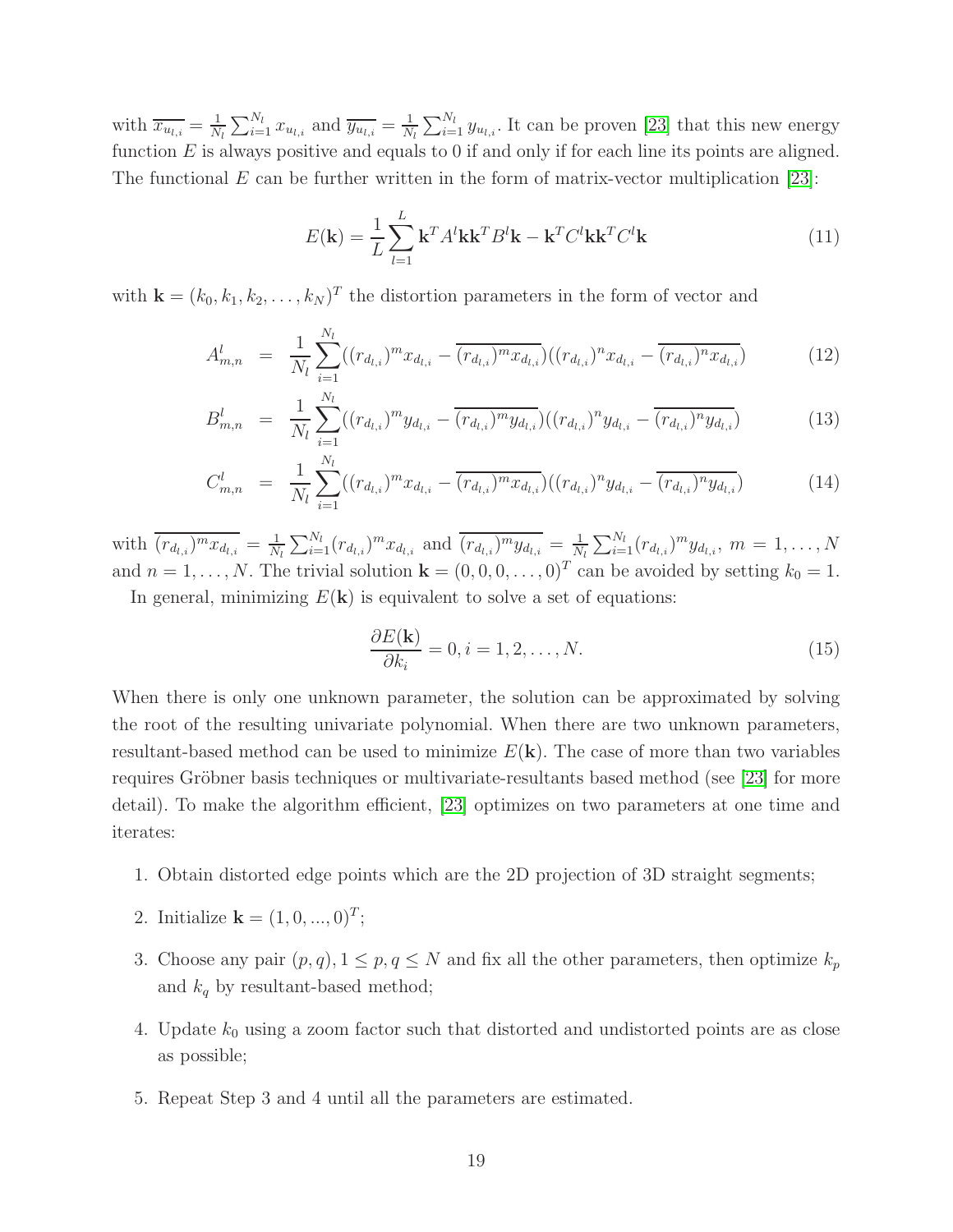It is usually supposed that the edge points are already available for the plumb-line methods. But in practice, it is not a trivial problem to precisely extract aligned edge points in images. For example, the online demo [\[36\]](#page-23-1) of Alvarez et al. method [\[23\]](#page-22-3) requires the user to click manually edge points. This is on the one hand a tedious and time consuming work, and on the other hand, it may reduce the precision of edge points. Our method thus gives the possibility to automatize plumb-line methods. We fed four kinds of edge points to the Alvarez et al. method: first the manually clicked edge points of a natural image (Fig. [12a\)](#page-20-0), second the manually clicked edge points of an image of the grid pattern (Fig. [12b\)](#page-20-1), third the manually clicked edge points of an image of the calibration harp (Fig. [12c\)](#page-20-2) and finally the automatically extracted edge points of an image of the calibration harp (Fig. [12c\)](#page-20-2), as described in section [4.](#page-9-0) These points were used as the input to the Alvarez et al. method to estimate an order-4 radial distortion model, which will be used to correct the distorted images in Fig. [11.](#page-16-0) The precision of this correction was finally evaluated by the method proposed in the paper (applied to a different set of images of the calibration harp from the one used to estimate the correction).

The results in Table [2](#page-20-3) show that the edge point extraction by our proposed method strengthens the plumb-line method in terms of precision and spares the long, tedious and imprecise manual point clicking task. Compared to the manual clicks with the calibration harp, the improvement in precision is moderate. Indeed, the Alvarez et al. method is applied on a very good quality photograph of the harp. The manual clicks were carefully placed on the lines across the domain of the image. The slight inaccuracy of the clicks was smoothed out by our method which applies a Gaussian convolution of the edge points along the edges, see section [4.](#page-9-0) The manual clicks on the image of the grid pattern and on the natural image give a precision that is two or three times lower than the calibration harp. For the grid pattern, the imprecision may come from the non-flatness error, the engraved straight lines on the pattern being not really straight. For the natural image, the imprecision comes from two aspects: one is again the non-straightness error of the lines, the other is the lack of lines at the border of the image domain, which can explain a precision decay near the image border.

## <span id="page-19-0"></span>7. Conclusion

A "calibration harp" has been proposed for camera distortion measurement, along with its associated image processing chain. This harp is both a measurement tool and a correction tool. As a measurement tool, it can be used independently to measure the residual distortion left by any distortion correction methods or any software. As a correction tool, the precise edge points detected on the harp can be used as the input to plumb-line methods and lead to more precise distortion correction result. In the future, we aim at finding a more general distortion model to correct more severe distortion by using the calibration harp. The ideal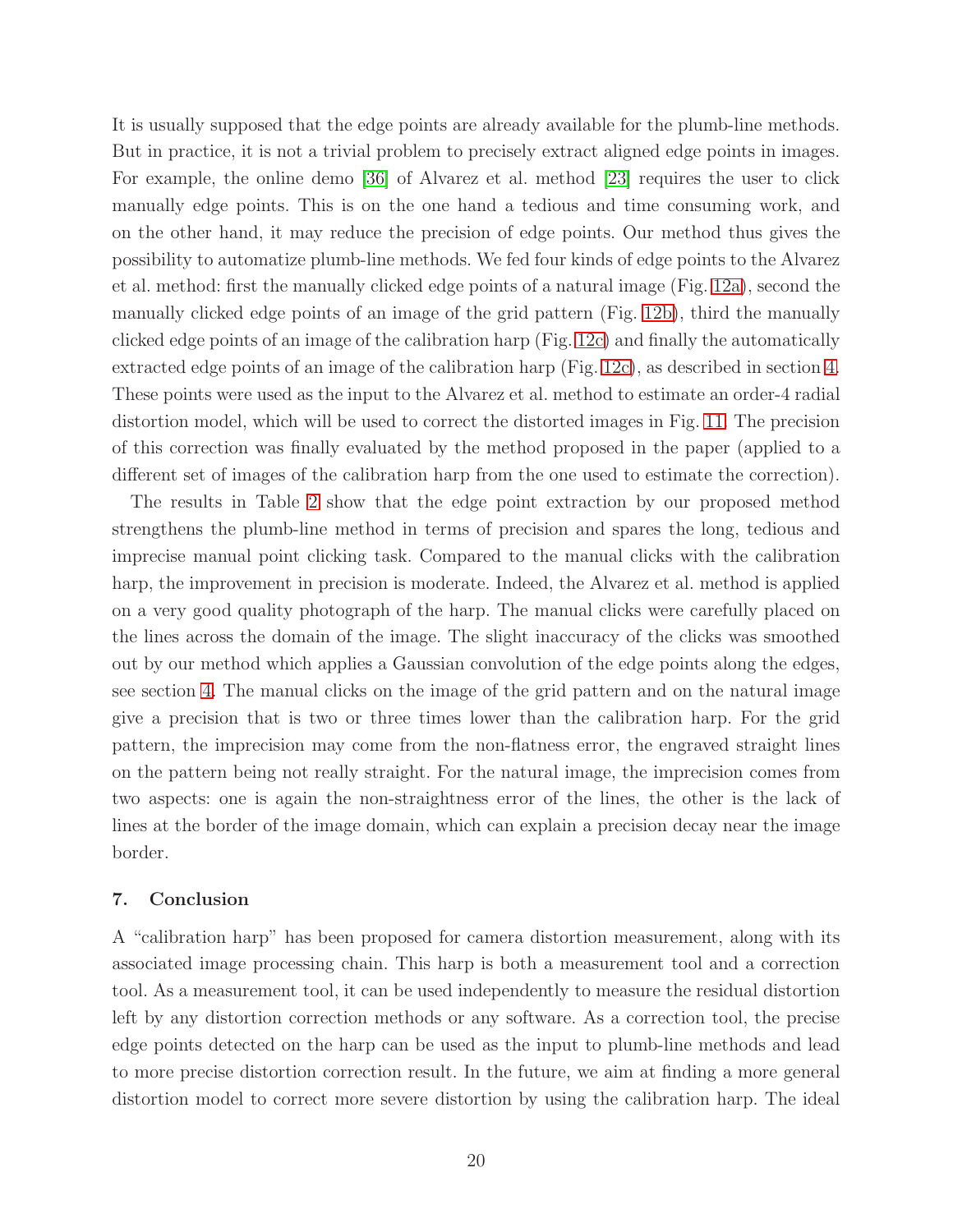<span id="page-20-3"></span>Table 2: The distortion correction performance of the Alvarez et al. method on four kinds of input edge points: manual clicks on natural image, manual clicks on a grid pattern image, manual clicks on a calibration harp image and automatic edge points extraction on the calibration harp image. Compare  $d$ ,  $d_{\text{max}}$  and the time to obtain the edge points.

| method                           | time (mins) $d$ (pixels) |                 | $d_{\text{max}}$ |
|----------------------------------|--------------------------|-----------------|------------------|
| Natural image (manually)         | $\sim 5$                 | 0.27            | 1.02             |
| Grid pattern (manually)          | $\sim 25$                | 0.30            | 0.94             |
| Calibration harp (manually)      | $\sim$ 30                | $(1 \; 1 \; 1)$ | 0.39             |
| Calibration harp (automatically) | $\sim$ ()                | - 1 I X         |                  |

<span id="page-20-0"></span>

<span id="page-20-2"></span><span id="page-20-1"></span>Fig. 12: The images used in the Lavest et al. method.

case would be a harp-free distortion correction method. But we think that the harp will always remain useful, as a final measurement tool to validate any other correction precision and or to detect its failures.

# Acknowledgment

This work was supported by Agence Nationale de la Recherche ANR-09-CORD-003 (Callisto project), the MISS project of Centre National d'Etudes Spatiales, the Office of Naval research under grant N00014-97-1-0839 and the European Research Council, advanced grant "Twelve labours".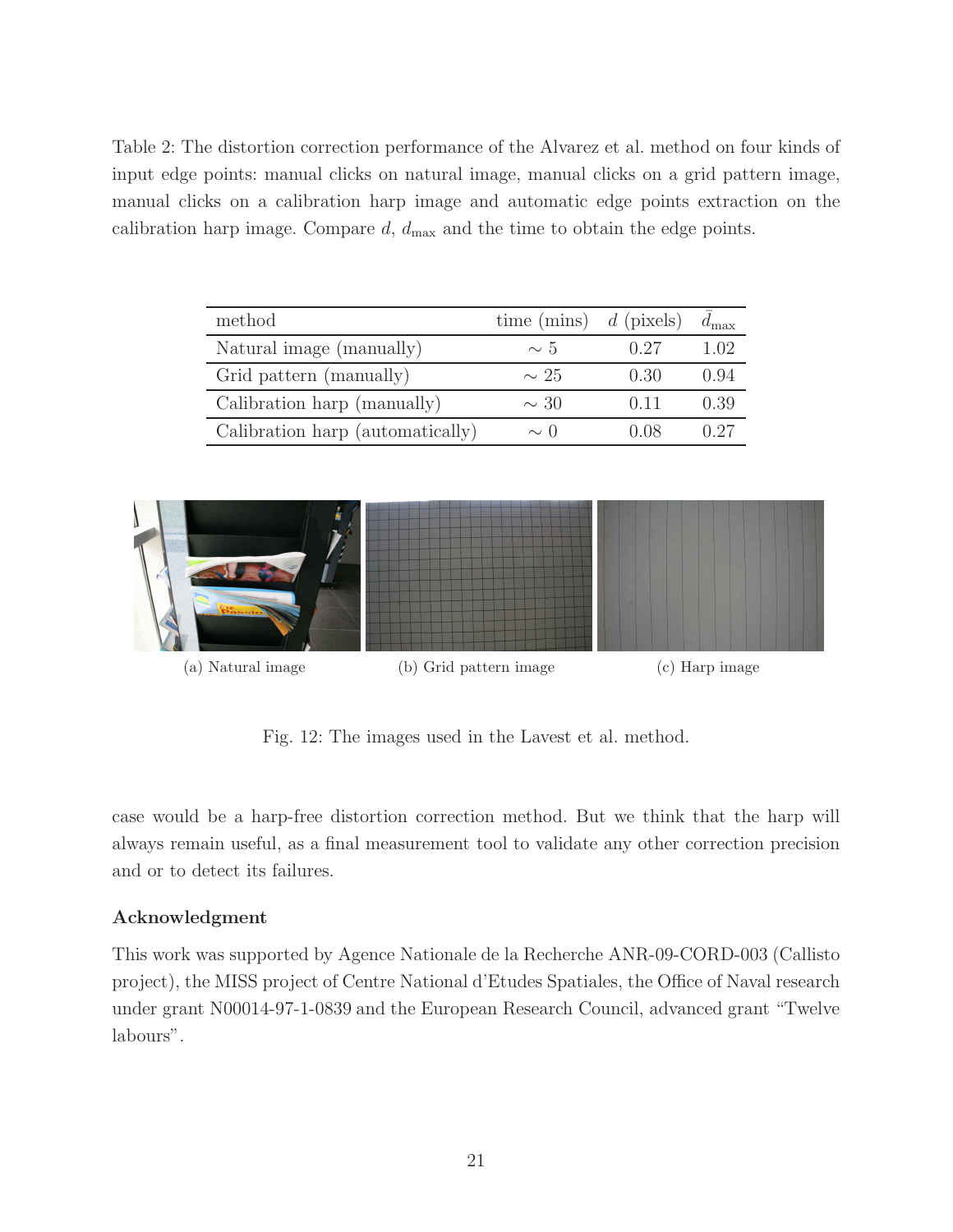# <span id="page-21-0"></span>References

- 1. C. Slama, *Manual of Photogrammetry, 4th edition* (Falls Church, American Society of Photogrammetry, Virginia, 1980).
- 2. R. Tsai, "A versatile camera calibration technique for high-accuracy 3D machine vision metrology using off-the-shelf TV cameras and lenses," IEEE Journal of Robotics and Automation 3, 323–344 (1987).
- <span id="page-21-7"></span>3. Z. Zhang, "A flexible new technique for camera calibration," IEEE Transactions on Pattern Analysis and Machine Intelligence pp. 1330–1334 (2000).
- <span id="page-21-1"></span>4. J. Lavest, M. Viala, and M. Dhome, "Do we really need accurate calibration pattern to achieve a reliable camera calibration?" ECCV 1, 158–174 (1998).
- 5. M. H. J. Weng, P. Cohen, "Camera calibration with distortion models and accuracy evaluation," IEEE Transactions on Pattern Analysis and Machine Intelligence 14, 965– 980 (1992).
- <span id="page-21-3"></span><span id="page-21-2"></span>6. Z. Tang, "Calibration de caméra à haute précision," Ph.D. thesis, ENS Cachan  $(2011)$ .
- <span id="page-21-4"></span>7. R. Grompone von Gioi, P. Monasse, J.-M. Morel, and Z. Tang, "Towards high-precision lens distortion correction," ICIP pp. 4237–4240 (2010).
- <span id="page-21-5"></span>8. G. P. Stein, "Lens distortion calibration using point correspondences," CVPR pp. 602– 608 (1997).
- <span id="page-21-6"></span>9. Z. Zhang, "On the epipolar geometry between two images with lens distortion," ICPR pp. 407–411 (1996).
- 10. A. Fitzgibbon, "Simultaneous linear estimation of multiple view geometry and lens distortion," CVPR 1, 125–132 (2001).
- 11. B. Micusik and T. Pajdla, "Estimation of omnidirectional camera model from epipolar geometry," CVPR pp. 485–490 (2003).
- 12. H. Li and R. Hartley, "A non-iterative method for correcting lens distortion from ninepoint correspondences," in "OmniVision," (2005).
- 13. S. Thirthala and M. Pollefeys, "The radial trifocal tensor: a tool for calibrating the radial distortion of wide-angle cameras," CVPR 1, 321–328 (2005).
- 14. D. Claus and A. Fitzgibbon, "A rational function lens distortion model for general cameras," CVPR 1, 213–219 (2005).
- 15. J. Barreto and K. Daniilidis, "Fundamental matrix for cameras with radial distortion," ICCV 1, 625–632 (2005).
- 16. Z. Kukelova and T. Pajdla, "Two minimal problems for cameras with radial distortion," ICCV pp. 1–8 (2007).
- 17. Z. Kukelova, M. Bujnak, and T. Pajdla, "Automatic generator of minimal problem solvers," ECCV pp. 302–315 (2008).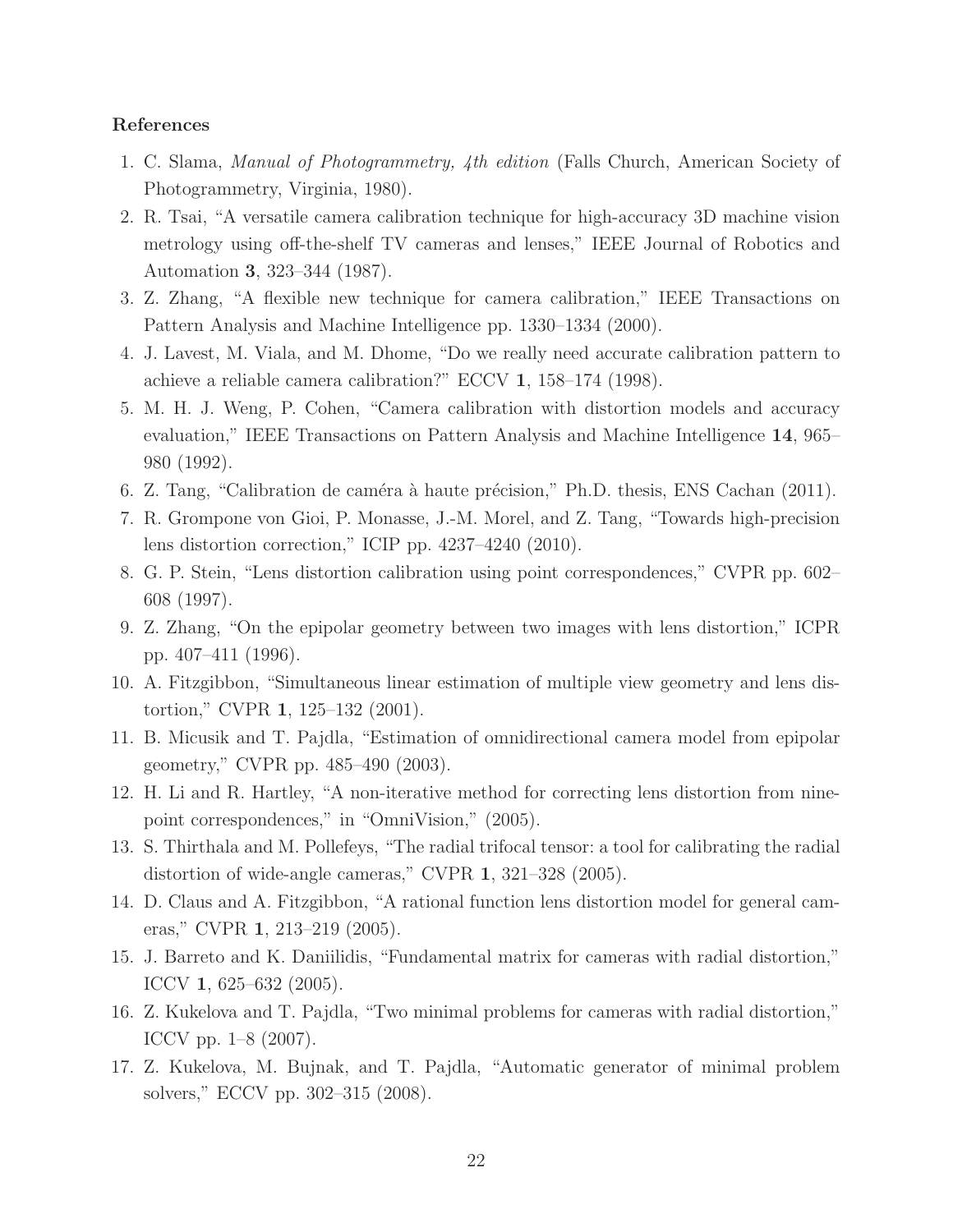- 18. M. Byrod, Z. Kukelova, K. Josephson, T. Pajdla, and K. Astrom, "Fast and robust numerical solutions to minimal problems for cameras with radial distortion," CVPR pp. 1–8 (2008).
- <span id="page-22-0"></span>19. Z. Kukelova and T. Pajdla, "A minimal solution to the autocalibration of radial distortion," CVPR pp. 1–7 (2007).
- <span id="page-22-1"></span>20. K. Josephson and M. Byrod, "Pose estimation with radial distortion and unknown focal length," CVPR pp. 2419–2426 (2009).
- <span id="page-22-2"></span>21. B. Triggs, P. Mclauchlan, R. Hartley, and A. Fitzgibbon, "Bundle adjustment – a modern synthesis," Vision Algorithms: Theory and Practice, LNCS pp. 298–375 (2000).
- <span id="page-22-3"></span>22. D. Brown, "Close-range camera calibration," Photogrammetric Engieering 37, 855–866 (1971).
- 23. L. Alvarez, L. Gomez, and J. Rafael Sendra, "An algebraic approach to lens distortion by line rectification," Journal of Mathematical Imaging and Vision 35(1), 36–50 (2009).
- <span id="page-22-4"></span>24. B. Prescott and G. McLean, "Line-based correction of radial lens distortion," Graphical Models and Image Processing 59, 39–47 (1997).
- <span id="page-22-5"></span>25. T. Pajdla, T. Werner, and V. Hlavac, "Correcting radial lens distortion without knowledge of 3-D structure," Research Report, Czech Technical University (1997).
- <span id="page-22-6"></span>26. F. Devernay and O. Faugeras, "Straight lines have to be straight," Machine Vision and Applications 13, 14–24 (2001).
- <span id="page-22-7"></span>27. D. Claus and A. Fitzgibbon, "A plumbline constraint for the rational function lens distortion model," BMVC pp. 99–108 (2005).
- <span id="page-22-8"></span>28. R. Hartley and A. Zisserman, *Multiple View Geometry in Computer Vision* (Cambridge University Press, 2004).
- 29. E. Rosten and R. Loveland, "Camera distortion self-calibration using the plumb-line constraint and minimal hough entropy," Machine Vision and Applications 22, 77–85 (2011).
- <span id="page-22-10"></span><span id="page-22-9"></span>30. F. Devernay, "A non-maxima suppression method for edge detection with sub-pixel accuracy," Tech. Rep. 2724, INRIA rapport de recherche (1995).
- <span id="page-22-11"></span>31. J. Canny, "A computational approach to edge detection," IEEE Transactions on Pattern Analysis and Machine Intelligence 8, 679–698 (1986).
- <span id="page-22-12"></span>32. R. Deriche, "Using Canny's criteria to derive a recursively implemented optimal edge detector," International Journal of Computer Vision 1, 167–187 (1987).
- 33. R. Grompone von Gioi, J. Jakubowicz, J. Morel, and G. Randall, "LSD: A fast Line Segment Detector with a false detection control," IEEE Transactions on Pattern Analysis and Machine Intelligence 32, 722–732 (2010).
- <span id="page-22-13"></span>34. R. Grompone von Gioi, J. Jakubowicz, J. Morel, and G. Randall, "LSD: a Line Segment Detector," Image Processing On Line (2012).